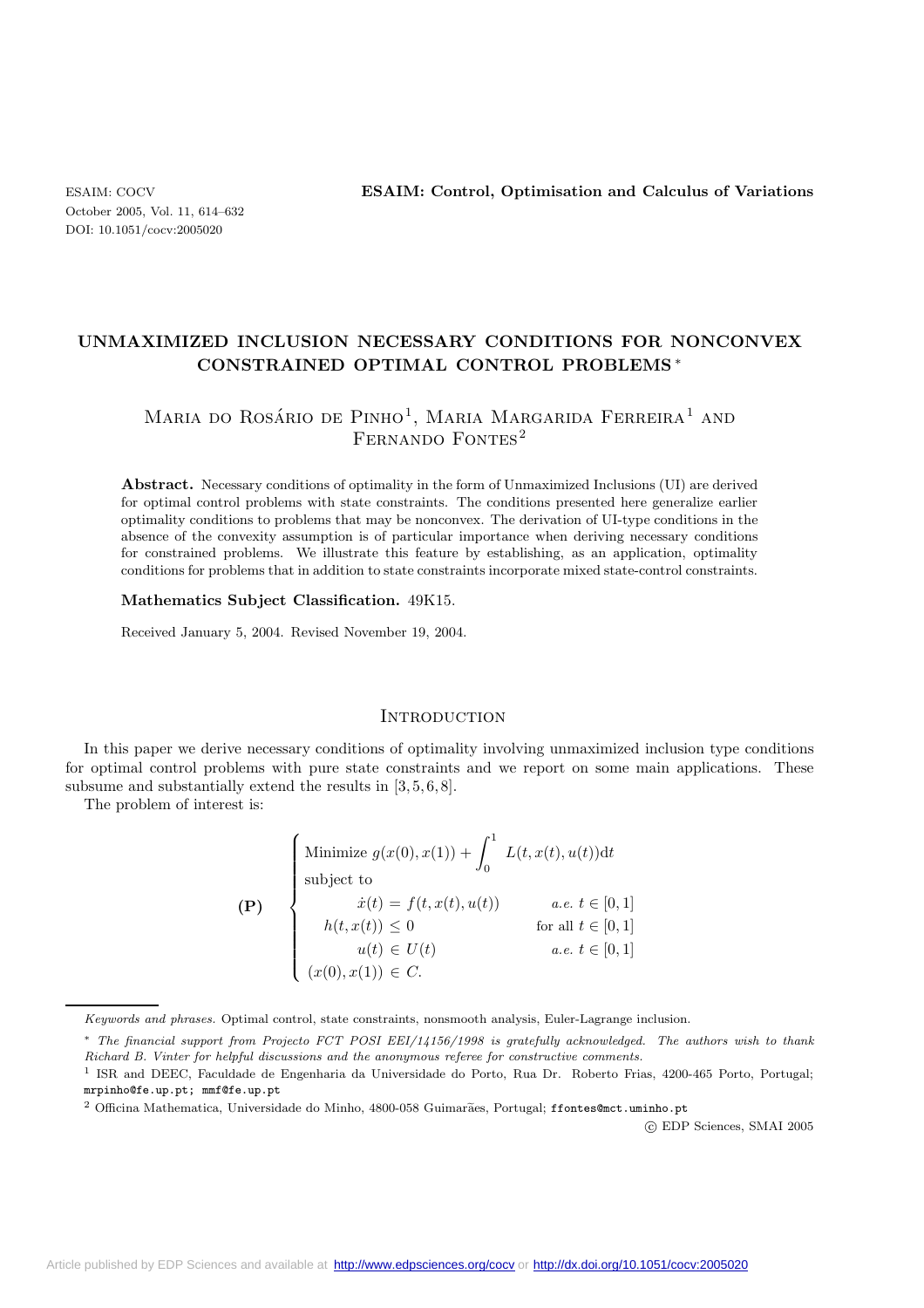Here  $g: \mathbb{R}^n \times \mathbb{R}^n \to \mathbb{R}, L: [0,1] \times \mathbb{R}^n \times \mathbb{R}^m \to \mathbb{R}, f: [0,1] \times \mathbb{R}^n \times \mathbb{R}^m \to \mathbb{R}^n, h: [0,1] \times \mathbb{R}^n \to \mathbb{R}$  are given functions,  $C \subset \mathbb{R}^n \times \mathbb{R}^n$  a given set and  $U : [0,1] \rightrightarrows \mathbb{R}^m$  is a given multifunction.

First order necessary conditions for the optimal control problem (P) when the data may be nonsmooth have undergone continuous development. Such conditions, written in the form of maximum principles, are based on the generalizations of the concept of the "subdifferential" of convex functions, to larger function classes. We refer to these extended optimality conditions as the "nonsmooth" maximum principle.

For (P) the nonsmooth maximum principle (see *e.g.* [12]) asserts that for a local minimizer  $(\bar{x}, \bar{u})$  there exist a function  $p \in W^{1,1}$ , a nonnegative measure  $\mu$  representing an element in  $C^*$  and a scalar  $\lambda \geq 0$  such that

$$
\mu\{[0,1]\} + ||p||_{L_{\infty}} + \lambda > 0,\tag{0.1}
$$

$$
(-\dot{p}(t), \dot{\bar{x}}(t)) \in \text{co } \partial_{x,p} H(t, \bar{x}(t), \bar{u}(t), q(t), \lambda) \quad a.e. \tag{0.2}
$$

$$
\max_{u \in U(t)} H(t, \bar{x}(t), u, q(t), \lambda) = H(t, \bar{x}(t), \bar{u}(t), q(t), \lambda) \quad a.e. \tag{0.3}
$$

$$
(p(0), -q(1)) \in \lambda \partial g(\bar{x}(0), \bar{x}(1)) + N_C(\bar{x}(0), \bar{x}(1))
$$
\n(0.4)

$$
\gamma(t) \in \bar{\partial}_x h(t, \bar{x}(t)) \quad \mu - a.e. \tag{0.5}
$$

$$
supp\{\mu\} \subset \{t \in [0,1]: h(t, \bar{x}(t)) = 0\}
$$
\n(0.6)

where H is the *Hamiltonian* for (P),

$$
H(t, x, u, p, \lambda) = p \cdot f(t, x, u) - \lambda L(t, x, u) \tag{0.7}
$$

and  $q$  is defined as

$$
q(t) = \begin{cases} p(t) + \int_{[0,t)} \gamma(s)\mu(ds) \ t \in [0,1) \\ p(t) + \int_{[0,1]} \gamma(s)\mu(ds) \ t = 1. \end{cases}
$$
 (0.8)

In the above conditions ∂g denotes the *limiting subdifferential* of g with respect to its arguments,  $N_C$  denotes the  $C$  and so  $\partial$ , and so  $\partial$ , and so  $\partial$ , and so  $\partial$ , and so  $\partial$ , and so  $\partial$ , and so  $\partial$ , and so the *limiting normal cone* to C, and co  $\partial_{x,p}H$  denotes the *Clarke subdifferential* of H with respect to x and p. We also make use of the subdifferential  $\partial_x h$ . These concepts from nonsmooth analysis are defined in the next section. Conditions (0.1) to (0.6) were initially obtained in [2] with the use of Clarke's subdifferential and normal cones in (0.4). The transversality conditions (derived for problems without state constraints) were refined in the present form (as shown in  $(0.4)$ ) in [9] (see also [10]). The full result as stated above is given in [12].

For standard optimal control problems (when the state constraint is not present) it has been highlighted that the normal form of the nonsmooth maximum principle alluded above fails to provide sufficient conditions for linear-convex problems, in contrast to the analogous maximum principle applicable to problems with differentiable data. In [6] a weak nonsmooth maximum principle is proposed for *standard* optimal control problems which provides, in the normal form, sufficiency to linear-convex nonsmooth problems. It is formulated as *Unmaximized Inclusion* type conditions, (denoted in what follows simply as *UI* and also known in the literature as Euler Lagrange Inclusion-type conditions) involving a joint subdifferential of the Hamiltonian in the  $(x, p, u)$ variables. Noteworthy these UI-type conditions have some relevant applications. For example, consider the problem (P) when the constraint  $h(t, x(t)) \leq 0$  is absent and mixed constraints of the form

$$
b(t, x, u) = 0, \quad d(t, x, u) \le 0
$$

are added. Such are called optimal control problems with mixed constraints. The UI-type conditions for standard optimal control problems have been used as an intermediate step to establish a strong maximum principle [8] and a weak maximum principle [5] for those problems, under some regularity assumptions on the functions b and d. Of interest is the fact that the weak maximum principle for problems with mixed constraints also involves UI-type conditions [5]. Additionally, UI-type conditions for standard optimal control problems has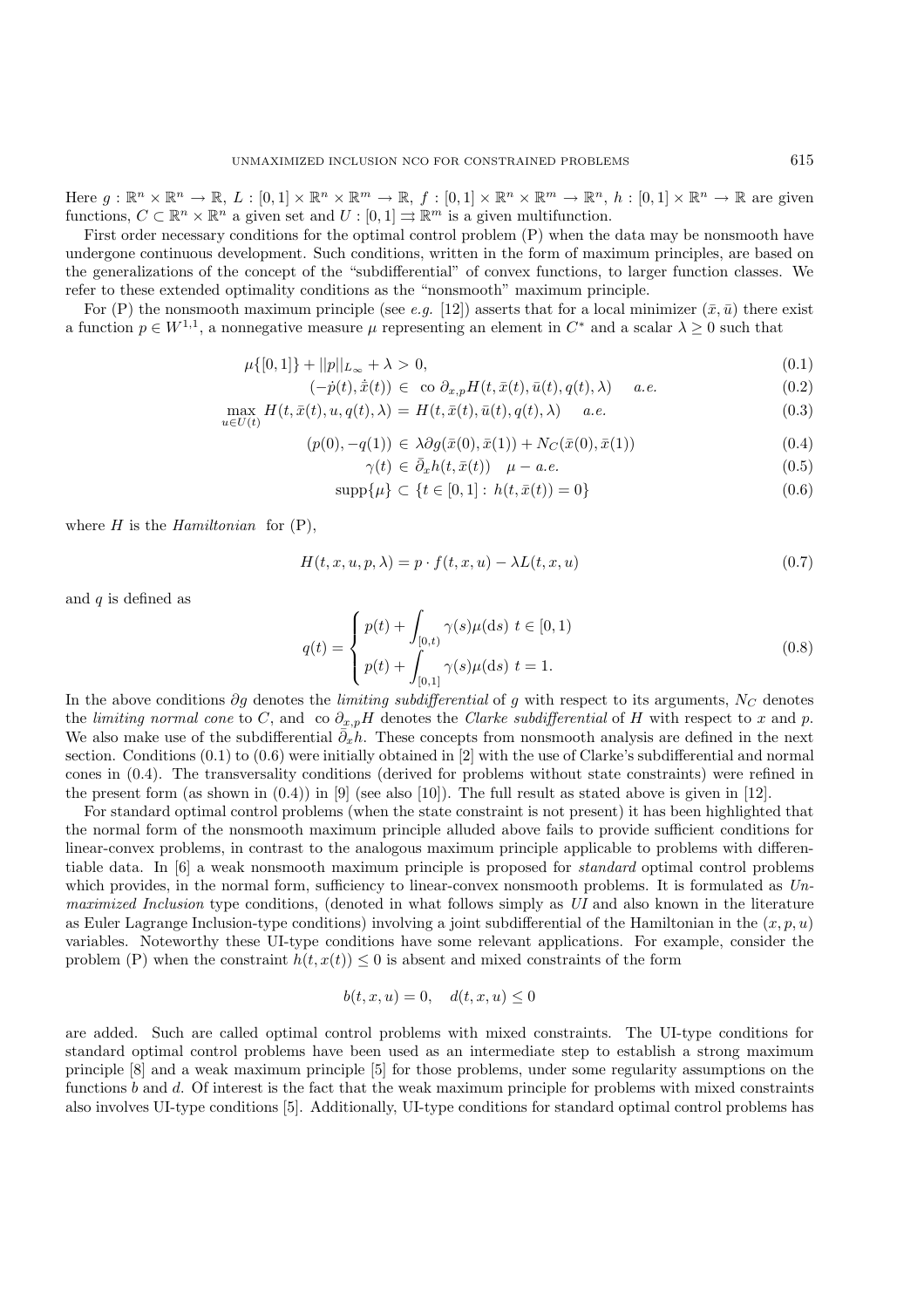been successfully used to derive necessary conditions for problems with differential algebraic equations (DAE's) (see [7]).

The main shortcoming of the UI-type conditions reported in [6] and its subsequent applications is the inability to deal with problems involving pure state constraints. A first attempt to extend the result in [6] to cover problem (P) was made in [3]. Here UI-type conditions are derived for (P) by assuming that the velocity set

$$
\{(L(t, x, u)), f(t, x, u)), u \in U(t)\}\tag{0.9}
$$

is convex for all  $(t, x) \in [0, 1] \times \mathbb{R}^n$ . Although these conditions are also sufficient for linear convex problems the convexity assumption (0.9) prevents its application to problems with mixed constraints and problems with DAE's even when the convexity assumption on the velocity set is imposed on the original data. Thus, the generalization in [3] proved to be quite poor.

In this paper we prove UI-type conditions for (P) by not requiring the velocity set to be convex. This alone is a significant improvement on [3]. Moreover, in the absence of the convexity assumption our main result has an important role as an analytical tool in generalizing optimality conditions provided in [5, 7, 8] to cover problems that additionally incorporate pure state constraints. The proof of UI-type conditions we report in here requires techniques quite different and more demanding than those used in [3]. Central to the proof of our main result is the construction of a mini-max problem with convex "velocity set" in which the constraint functional

$$
\max_{t \in [0,1]} h(t, x(t))
$$

appears in the cost. The application of the result in [3] to this auxiliary problem and the use of relaxation techniques similar to those in the proof of Proposition 9.5.4 in [12], yield multipliers for the maximum principle for the original problem.

#### 1. Preliminaries

Here and throughout,  $B$  represents the closed unit ball centered at the origin,  $|\cdot|$  the Euclidean norm or the induced matrix norm on  $\mathbb{R}^{m \times k}$ . The *Euclidean distance function* with respect to  $A \subset \mathbb{R}^k$  is

$$
d_A: \mathbb{R}^k \to \mathbb{R}, \qquad y \mapsto d_A(y) = \inf \{|y - x| : x \in A\}.
$$

We make use of the following concepts from nonsmooth analysis. A vector  $p \in \mathbb{R}^k$  is a *limiting normal to* a set A of  $\mathbb{R}^k$  at a point  $\tilde{x}$  in A if there exist  $p_i \to p$  and  $x_i \to \tilde{x}$ ,  $x_i \in A$  and a sequence of positive scalars  $\{M_i\}$ , such that, for each  $i \in \mathbb{N}$ ,

$$
p_i \cdot (x - x_i) \leq M_i |x - x_i|^2 \quad \text{for all } x \in A.
$$

The *limiting normal cone to* A at x, written  $N_A(x)$ , is the set of all limiting normals to A at x. Given a lower semicontinuous function  $f : \mathbb{R}^k \to \mathbb{R} \cup \{+\infty\}$  and a point  $x \in \mathbb{R}^k$  such that  $f(x) < +\infty$ , the *limiting subdifferential* of f at x, written  $\partial f(x)$ , is the set

$$
\partial f(x) := \{ \zeta : (\zeta, -1) \in N_{\text{epi} \{f\}}(x, f(x)) \},
$$

where  $epi\{f\} = \{(x, \eta) : \eta \geqslant f(x)\}\$  denotes the epigragh set.

The above concepts of limiting normal cone and limiting subdifferential were first introduced in [9]. The full calculus for these constructions in finite dimensions is described in [10, 11].

In the case that the function f is Lipschitz continuous near  $x$ , the convex hull of the limiting subdifferential, co ∂f(x), coincides with the *Clarke subdifferential*, which may be defined directly. Properties of Clarke subdifferentials (upper semi-continuity, sum rules, etc.), are described in [2].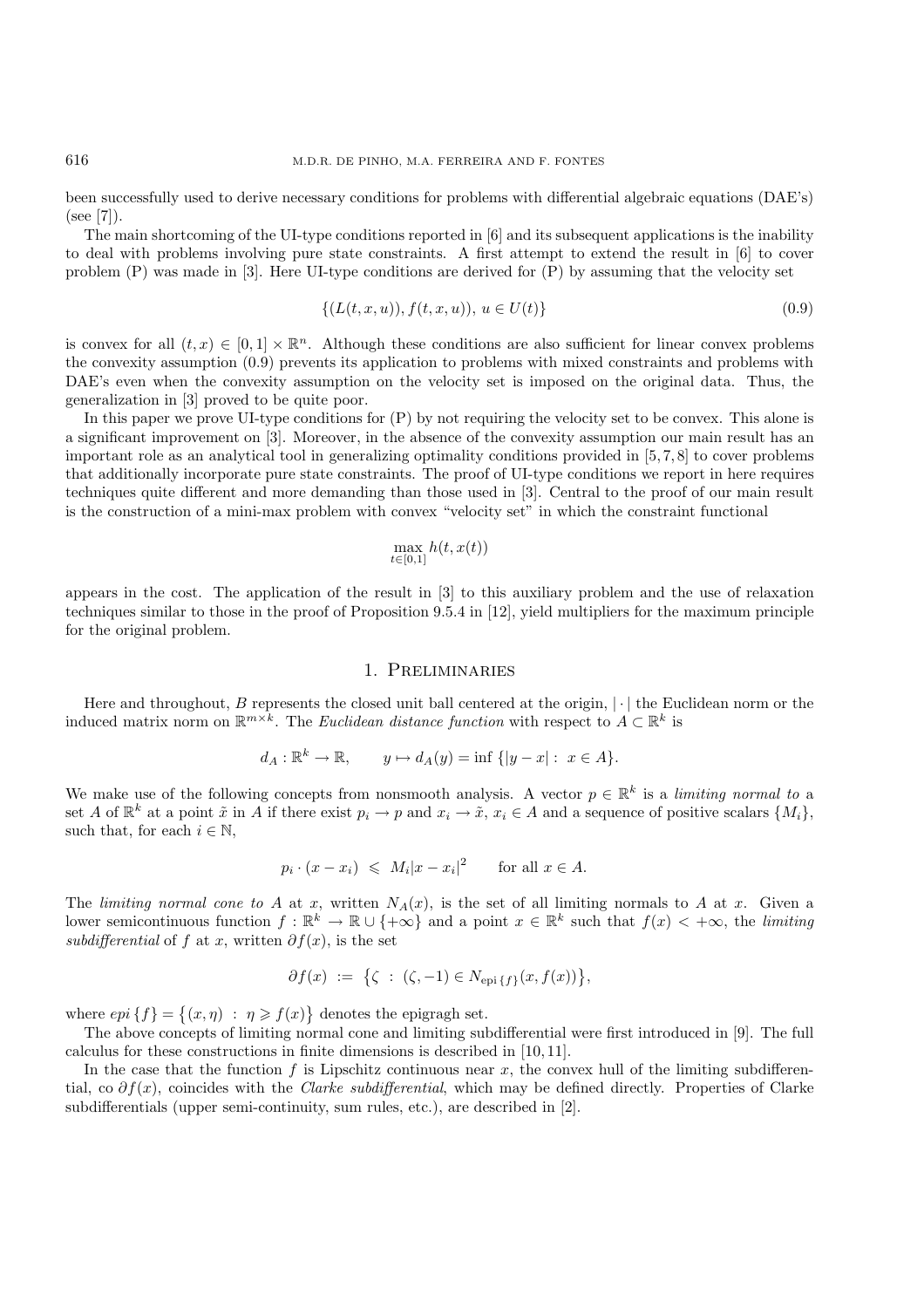We also make use of the subdifferential  $\bar{\partial}_x h$  defined as

$$
\bar{\partial}_x h(t,x) := \text{co} \left\{ \lim \xi_i : \xi_i = \nabla_x h(t_i, x_i) \, \forall i \text{ and } (t_i, x_i) \stackrel{h}{\to} (t, x) \right\}. \tag{1.10}
$$

For an optimal control problem, such as (P) (or for problem (Q) defined below), a (Lebesgue) measurable function  $u : [0,1] \to \mathbb{R}^m$  such that  $u(t) \in U(t)$  for almost every  $t \in [0,1]$  is called a *control function*. An absolutely continuous function  $x (x \in W^{1,1})$  satisfying  $\dot{x}(t) = f(t, x(t), u(t))$  *a.e.* is called a *state trajectory* (corresponding to u). A pair  $(x, u)$  comprising a state trajectory x and a control u with which it is associated is called a *process*. A process is called *admissible* if it satisfies all problem constraints, namely end points constraint  $(x(0), x(1)) \in C$ , the state constraint  $h(t, x(t)) \leq 0$  for all  $t \in [0, 1]$  (and in the case of problem  $(Q)$ , also the mixed state-control constraint  $0 = b(t, x(t), u(t))$  *a.e.*  $t \in [0, 1]$ .

An admissible process  $(\bar{x}, \bar{u})$  is a *local minimizer* for this problem if there exists a parameter  $\bar{\delta} > 0$  such that

$$
g(x(0), x(1)) + \int_0^1 L(t, x(t), u(t))dt \ge g(\bar{x}(0), \bar{x}(1)) + \int_0^1 L(t, \bar{x}(t), \bar{u}(t))dt
$$
\n(1.11)

for all admissible processes  $(x(t), u(t))$  which satisfy

$$
|x(t) - \bar{x}(t)| \le \bar{\delta},\tag{1.12}
$$

and it is a *weak local minimizer* if it satisfies (1.11) over admissible processes satisfying

$$
|x(t) - \bar{x}(t)| \le \bar{\delta}, \qquad |u(t) - \bar{u}(t)| \le \bar{\delta} \quad a.e. \tag{1.13}
$$

It is worth mentioning that local minimizers as defined above correspond to *s*trong local minimizers in the problem reformulation *via* differential inclusions.

Let us consider the optimal control problem  $(P)$ . The following hypotheses, which make reference to a parameter  $\delta > 0$  and a reference process  $(\bar{x}, \bar{u})$ , are imposed:

**H1** The function  $t \to [L, f](t, x, u) := (L(t, x, u), f(t, x, u))$  is Lebesgue measurable for each pair  $(x, u)$  and there exists a function K in  $L^1$  such that

$$
|[L, f](t, x, u) - [L, f](t, x', u')| \le K(t)[|x - x'|^2 + |u - u'|^2]^{1/2}
$$

for  $x, x' \in \overline{x}(t) + \delta B$ , and  $u, u' \in \overline{u}(t) + \delta B$  *a.e.*  $t \in [0, 1]$ . **H2** The multifunction U has Borel measurable graph and

$$
U_{\delta}(t) := (\bar{u}(t) + \delta B) \cap U(t)
$$

is closed for almost all  $t \in [0, 1]$ .

- **H3** The endpoint constraint set C is closed and g is locally Lipschitz in a neighbourhood of  $(\bar{x}(0), \bar{x}(1))$ .
- **H4** For  $x \in \bar{x}(t) + \delta B$  the function  $t \to h(t, x)$  is continuous and there exists a scalar  $K_h > 0$  such that the function  $x \to h(t, x)$  is Lipschitz of rank  $K_h$  for all  $t \in [0, 1]$ .

Assume additionally that the *convexity assumption* (**CH**) holds:

**CH** The velocity set

$$
\{(L(t, x, u), f(t, x, u)) : u \in U(t)\}\
$$

is convex for all  $(t, x) \in [0, 1] \times \mathbb{R}^n$ .

The following unmaximized inclusion for optimal control problems, a simple variation of the result provided in [3], will be used.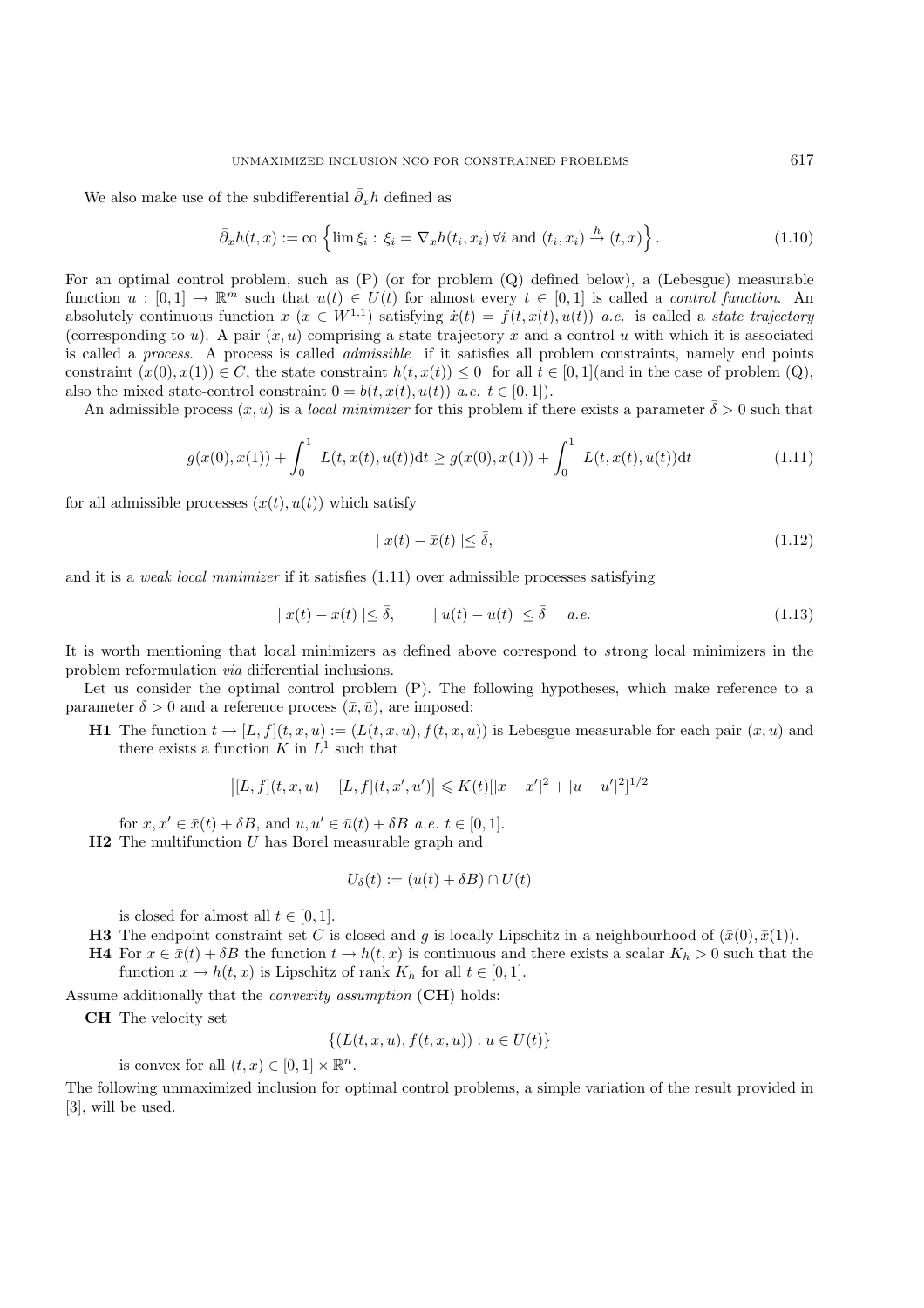**Proposition 1.1.** Let  $(\bar{x}, \bar{u})$  be a weak local minimizer for problem (P). Assume that H1–H4 and CH are *satisfied. Then, there exists an absolutely continuous function*  $p : [0,1] \to \mathbb{R}^n$ *, integrable functions*  $\xi : [0,1] \to \mathbb{R}^m$ *and*  $\gamma : [0, 1] \to \mathbb{R}^n$ , a nonnegative Radon measure  $\mu \in C^*([0, 1], \mathbb{R})$ , and a scalar  $\lambda \geq 0$  such that

$$
\mu\{[0,1]\} + ||p||_{L_{\infty}} + \lambda > 0,\tag{1.14}
$$

$$
(-\dot{p}(t), \dot{\bar{x}}(t), \xi(t)) \in \text{co}\,\partial H(t, \bar{x}(t), q(t), \bar{u}(t), \lambda) \quad a.e. \ t \in [0, 1], \tag{1.15}
$$

$$
\xi(t) \in \text{co}\,N_{U(t)}(\bar{u}(t)) \quad a.e. \ t \in [0,1],\tag{1.16}
$$

$$
(p(0), -q(1)) \in N_C(\bar{x}(0), \bar{x}(1)) + \lambda \partial g(\bar{x}(0), \bar{x}(1)), \tag{1.17}
$$

$$
\gamma(t) \in \partial_x h(t, \bar{x}(t)) \quad \mu\text{-}a.e., \tag{1.18}
$$

$$
\text{supp}\{\mu\} \subset \{t \in [0,1] : h(t, \bar{x}(t)) = 0\},\tag{1.19}
$$

*where*  $H$  *and*  $q$  *are defined as in*  $(0.7)$  *and*  $(0.8)$ .

*Proof.* This is simple variation of a result provided in [3] for which the endpoint constraints are separate, of the type  $x(0) \in C_0$  and  $x(1) \in C_1$ , with  $C_0, C_1 \subset \mathbb{R}^n$ . Problem (P) is easily converted into one with separate endpoint constraints by considering an additional state  $y \in \mathbb{R}^n$  with dynamics  $\dot{y}(t) = 0$  and modifying the endpoint constraints to:

$$
(x(0), y(0)) \in C,
$$

$$
(x(1), y(1)) \in \{(x, y) \in \mathbb{R}^{2n} : x = y\}.
$$

The application of the UI conditions of [3] to the resulting problem and simple manipulations yield the desired result.

## 2. Main result

In this section we state the main result of this paper, namely a weak maximum principle for problem (P) covering cases when the velocity set is nonconvex.

The following theorem mainly states that the assertions of Proposition 1.1 remain valid when the convexity assumption CH is dropped. We also sharpen the necessary conditions by replacing the subdifferential  $\bar{\partial}_x h$  (as defined in (1.10)) by a possibly more refined one  $\partial_x^> h$ , defined as

$$
\partial_x^> h(t,x) = \text{co}\left\{\xi : \exists (t_i, x_i) \stackrel{h}{\to} (t,x) : h(t_i, x_i) > 0 \,\forall i, \,\nabla_x h(t_i, x_i) \to \xi\right\}.\tag{2.20}
$$

**Theorem 2.1.** *Let*  $(\bar{x}, \bar{u})$  *be a weak local minimizer for problem (P). Assume that, for some*  $\delta > 0$ , *H1–H4 are satisfied. Then there exist an absolutely continuous function*  $p : [0,1] \rightarrow \mathbb{R}^n$ *, integrable functions*  $\xi$ :  $[0,1] \to \mathbb{R}^m$  and  $\gamma : [0,1] \to \mathbb{R}^n$ , a nonnegative Radon measure  $\mu \in C^*([0,1],\mathbb{R})$ , and a scalar  $\lambda \geq 0$  such that *conditions*  $(1.14)$ – $(1.19)$  *of Proposition 1.1 hold with*  $\partial_x^> h(t, x)$  *replacing*  $\bar{\partial}_x h(t, \bar{x}(t))$ *.* 

# 3. Applications

The removal of the convexity assumption on (0.9) is of particular importance when deriving necessary conditions for problems that in addition to state constraints incorporate mixed state-control constraints.

As mentioned in the introduction, the UI-type conditions for standard optimal problems proved in [6] were successfully applied to derive necessary conditions for constrained optimal control problems under certain regularity assumptions. Noteworthy, the weak maximum principle involving UI-type conditions in [6] was used to derive not only UI-type conditions for other problems but also *strong* forms of the maximum principle (applied to local minimizers). For optimal control problems involving differential algebraic equations (DAE's) of index one (see [1] for the definition of index for DAE's) a strong maximum principle and a weak maximum principle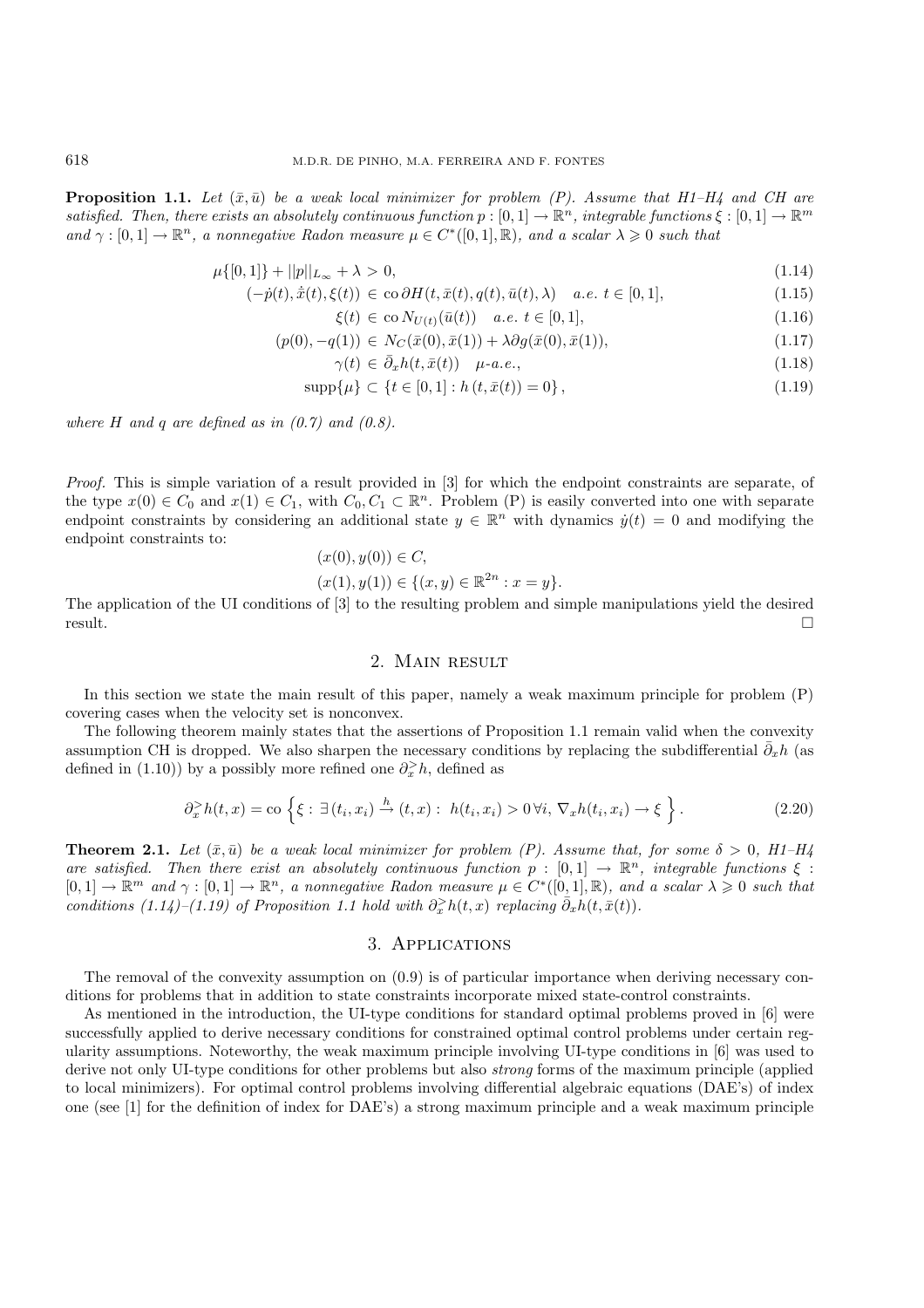involving UI-type conditions are proved in [7]. For optimal control with mixed constraints a strong maximum principle is derived in [8] assuming a certain "interiority " assumption on the mixed constraints and, in [5], UI-type conditions are validated assuming the full rankness of the derivatives with respect to the control of the function defining the mixed constraints. In  $[5, 8]$  some differentiability with respect to the state and/or the control variable of the functions defining the mixed constraints is imposed. As mentioned in [8] optimal control problems involving DAE's of index higher than one can sometimes be reformulated as problems with mixed constraints. Systems involving DAE's are of interest since there are many applications for such dynamic models in process systems engineering, robotics, etc. See [1, 7] in that respect.

The derivation of the results in [5,7,8] follows a simple and common approach. Different regularity assumptions imposed on the data of the problem under consideration permit the association of an auxiliary problem with the original problem. In all the three cases the auxiliary problem is a standard optimal control problem to which the UI-type conditions obtained in [6] apply.

It is then reasonable to hope that UI-type conditions for problem (P) can also be successfully applied to generalize the necessary conditions of optimality in  $[5, 7, 8]$  to cover problems involving additionally pure state constraints. Following the approach used in [5, 7, 8] the idea would be of associating with the original problem an auxiliary problem of the form

$$
(P_{\text{aux}})\n\begin{cases}\n\text{Minimize} & g(x(0), x(1)) + \int_0^1 \tilde{L}(t, x(t), w(t)) dt \\
\text{subject to} & \dot{x}(t) = \phi(t, x(t), w(t)) & a.e. \\
& 0 \ge h(t, x(t)) & \text{for all } t \\
& w(t) \in W(t) & a.e. \\
(x(0), x(1)) \in C,\n\end{cases}
$$

where w is the new control variable taking values in the control set  $W(t)$ .

Unfortunately it turns out that, even when convexity is imposed on the original data, Proposition 1.1 cannot be applied to  $(P_{\text{aux}})$ . This is due to the fact that the velocity set of  $(P_{\text{aux}})$ 

$$
\{(\tilde{L}(t, x(t), w(t)), \phi(t, x(t), w(t))) : w \in W(t)\}\
$$

*fails to be convex.* Theorem 2.1, by validating the conclusions of Proposition 1.1 *in the absence of convexity assumption* is then the true successor of the result in [6], since it can be used as an intermediate step to derive necessary conditions of optimality for problems involving not only mixed constraints or DAE's but also pure state constraints.

In this section we illustrate this feature by deriving a maximum principle for a problem with both state constraints and mixed constraints. The problem of interest is:

(Q)

\n
$$
\begin{cases}\n\text{Minimize } g(x(0), x(1)) + \int_0^1 L(t, x(t), u(t)) dt \\
\text{subject to} \\
\dot{x}(t) = f(t, x(t), u(t)) \\
0 = b(t, x(t), u(t)) \\
h(t, x(t)) \leq 0 \\
u(t) \in U(t) \\
x(0), x(1)) \in C,\n\end{cases}
$$
\nfor all  $t \in [0, 1]$ 

\nfor all  $t \in [0, 1]$ 

\nfor all  $t \in [0, 1]$ 

\nfor all  $t \in [0, 1]$ 

\nfor all  $t \in [0, 1]$ 

\nfor all  $t \in [0, 1]$ 

\nfor all  $t \in [0, 1]$ 

\nfor all  $t \in [0, 1]$ 

\nfor all  $t \in [0, 1]$ 

\nfor all  $t \in [0, 1]$ 

\nfor all  $t \in [0, 1]$ 

\nfor all  $t \in [0, 1]$ 

\nfor all  $t \in [0, 1]$ 

\nfor all  $t \in [0, 1]$ 

\nfor all  $t \in [0, 1]$ 

\nfor all  $t \in [0, 1]$ 

\nfor all  $t \in [0, 1]$ 

\nfor all  $t \in [0, 1]$ 

\nfor all  $t \in [0, 1]$ 

\nfor all  $t \in [0, 1]$ 

\nfor all  $t \in [0, 1]$ 

\nfor all  $t \in [0, 1]$ 

\nfor all  $t \in [0, 1]$ 

\nfor all  $t \in [0, 1]$ 

\nfor all  $t \in [0, 1]$ 

\nfor all  $t \in [0, 1]$ 

\nfor all  $t \in [0, 1]$ 

\nfor all  $t \in [0, 1]$ 

\nfor all  $t \in [0, 1]$ 

\nfor all  $t \in [0, 1]$ 

\nfor all  $t \in [0, 1]$ 

\nfor all  $t \in [0, 1]$ 

in which  $b : [0, 1] \times \mathbb{R}^n \times \mathbb{R}^m \to \mathbb{R}^k$ , and  $m \geq k$ .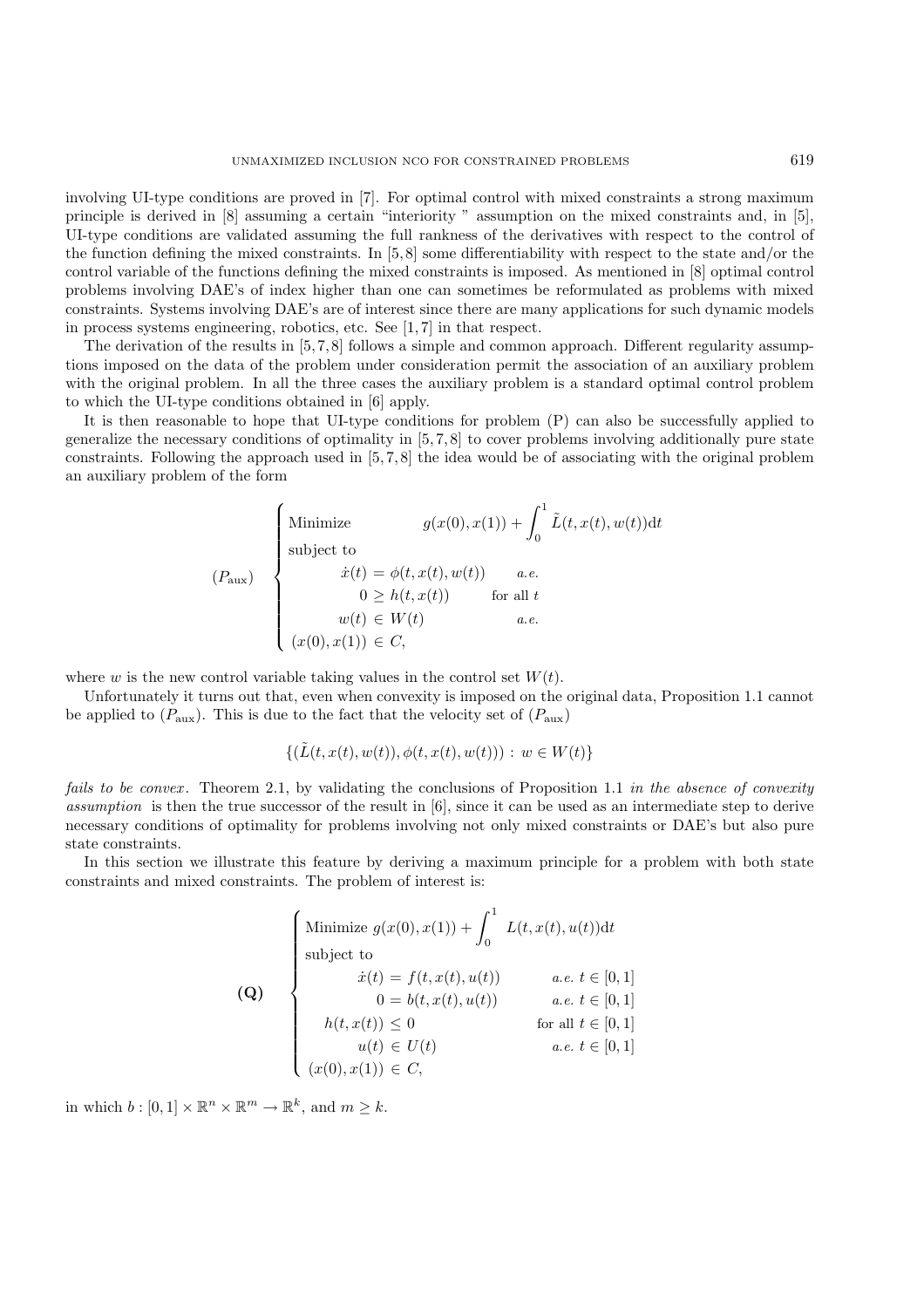A weak maximum principle for a particular case of problem (Q) in the form of UI-type conditions is reported in [4]. A set of hypotheses comprising a full rank condition permits the construction of an auxiliary problem to which Theorem 2.1 applies.

Next we derive a strong maximum principle for  $(Q)$  (not involving UI-type conditions) using Theorem 2.1 as an intermediate step. In this respect a new set of assumptions, which make reference to a parameter  $\delta > 0$  and a reference process  $(\bar{x}, \bar{u})$ , are imposed on the data of  $(Q)$ :

**HQ1**  $(L(\cdot, x, \cdot), f(\cdot, x, \cdot), b(\cdot, x, \cdot))$  are  $\mathcal{L} \times \mathcal{B}$  measurable for each x.

- **HQ2** There exists an integrable function  $K_{f,L}$  such that, for almost every  $t \in [0,1]$ ,  $(L(t,\cdot,u), f(t,\cdot,u))$  is Lipschitz continuous on  $\bar{x}(t) + \delta B$  for  $u \in U(t)$  with Lipschitz constant  $K_{f,L}(t)$ .
- **HQ3**  $b(t, \cdot, u)$  is a continuously differentiable function with Lipschitz constant  $K_b$  on  $\bar{x}(t) + \delta B$  for all  $u \in U(t)$ and almost all  $t \in [0, 1]$ .
- **HQ4** There exists a  $\eta > 0$  such that

$$
\eta B \subset b(t, \bar{x}(t), U(t)) \quad \text{for a.e. } t \in [0, 1].
$$

**HQ5** Graph of U is a Borel measurable set.

In addition we assume that

**HQ6** The set

$$
\{(\ell, v) : \ell \geq L(t, x, u), v = (f(t, x, u), b(t, x, u)), u \in U(t)\}
$$

is **convex** for each  $t \in [0, 1]$ .

Observe that HQ1, HQ2 and HQ5 are less restrictive hypotheses than their counterparts H1, H2. HQ3 is relevant for the definition of the multiplier  $\rho$  associated with b. A special feature of the above hypotheses is the *interiority* assumption HQ4. For details we refer the reader to [8]. Also HQ6 is essential as illustrated through example in [8].

It is of interest to note that Theorem 2.1 holds for weak local minimizers but the following theorem is a necessary condition in the form of strong maximum principle which holds for local minimizers.

**Theorem 3.1** (maximum principle for problem  $(Q)$ ). Let  $(\bar{x}, \bar{u})$  be a local minimizer for  $(Q)$ . Assume that, for *some*  $\delta > 0$ , hypotheses HQ1-HQ6, H3 and H4 are satisfied. Let the Hamiltonian be

$$
H_Q(t, x, p, \rho, u, \lambda) = p \cdot f(t, x, u) + \rho \cdot b(t, x, u) - \lambda L(t, x, u).
$$

*Then there exist*  $p \in W^{1,1}([0,1];\mathbb{R}^n)$ ,  $\rho \in L^1([0,1];\mathbb{R}^k)$   $\gamma \in L^1([0,1];\mathbb{R}^n)$ , a nonnegative Radon measure  $\mu \in$  $C^*([0,1], \mathbb{R})$ *, and*  $\lambda \geq 0$  *such that, for almost every*  $t \in [0,1]$ *,* 

(i) 
$$
\mu\{[0,1]\} + ||p||_{L_{\infty}} + \lambda > 0,
$$

(ii) 
$$
-p(t) \in \text{co } \partial_x H_Q(t, \bar{x}(t), q(t), \rho(t), \bar{u}(t), \lambda), \quad a.e.
$$

$$
\begin{array}{ll}\n\textbf{(iii)} \quad H_Q(t, \bar{x}(t), q(t), \rho(t), \bar{u}(t), \lambda) = \max_{u \in U(t)} H_Q(t, \bar{x}(t), q(t), \rho(t), u, \lambda), \quad a.e.\n\end{array}
$$

$$
\begin{array}{ll}\n\textbf{(iv)} & (p(0), -q(1)) \in N_C(\bar{x}(0), \bar{x}(1)) + \lambda \partial g(\bar{x}(0), \bar{x}(1)), \\
\end{array}
$$

$$
\mathbf{v}) \qquad \qquad \gamma(t) \in \partial_x^> h(t, \bar{x}(t)) \ \mu\text{-}a.e.
$$

$$
\textbf{(vi)} \qquad \qquad \text{supp}\{\mu\} \subset \{t \in [0,1] : h(t,\bar{x}(t)) = 0\}\,,
$$

*where* q *is as in (0.8).*

As in [8] this theorem can be easily generalized to cover inequality mixed constraints.

*Proof.* Here we give an outline of the proof. Many steps are omitted since they consist on repeating the same arguments used in [8]. Mainly the definition of the auxiliary problem (R) below follows *exactly* the steps in [8]. The pure state constraint  $0 \geq h(t, x(t))$  does not play any role in Step 0 and Step 1 below.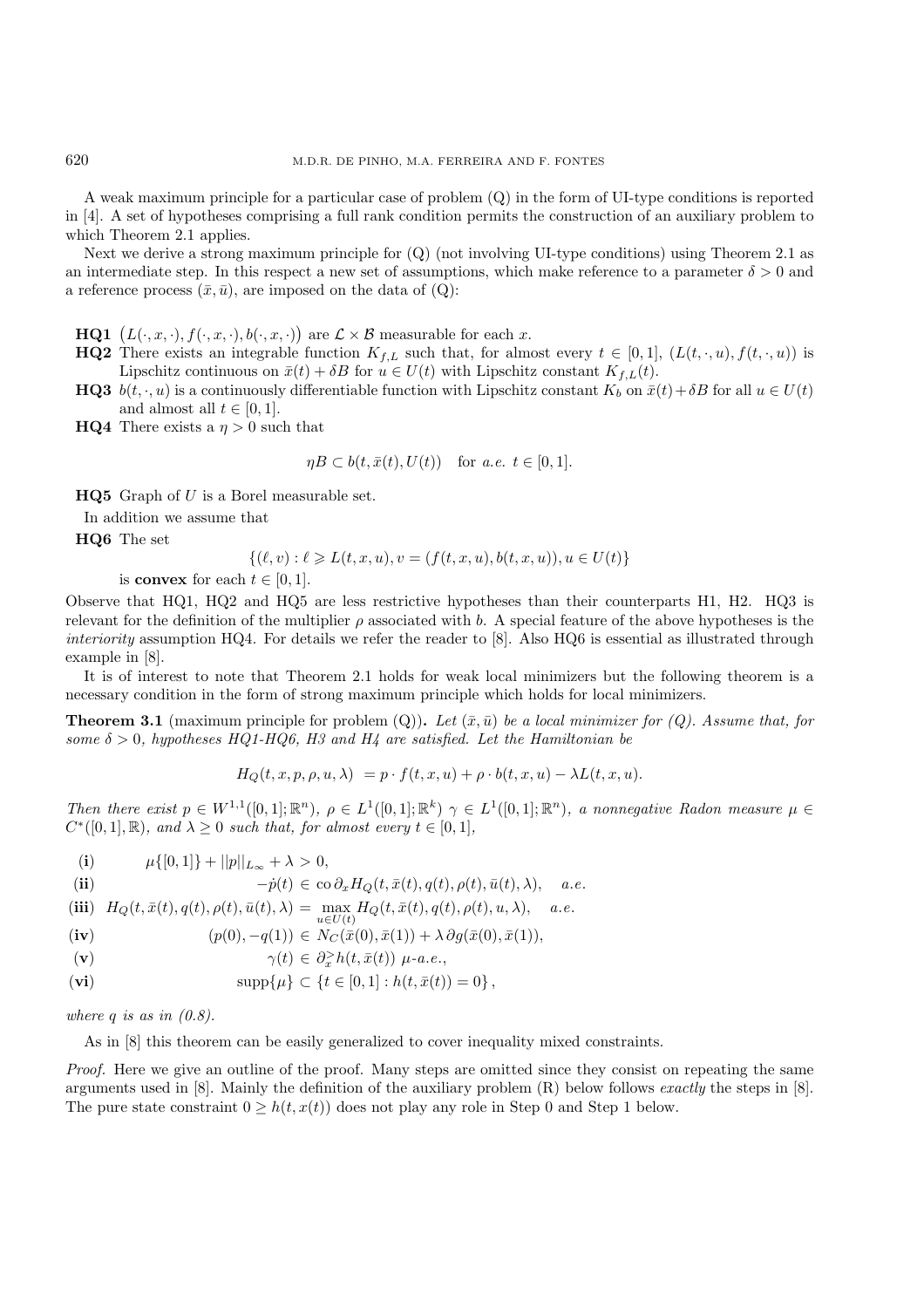We prove the theorem when  $L \equiv 0$ . This restriction can be removed by state augmentation techniques. Details are omitted.

**Step 1.** We verify the conclusions of the Theorem under the hypothesis that

**H<sup>\*</sup>** There exists a  $c_f \in L^1$  and a scalar  $c_b$  such that

$$
| f(t, \bar{x}(t), u) | \leq c_f(t)
$$
 and  $| b(t, \bar{x}(t), u) | \leq c_b$ 

for all  $u \in U(t)$  and almost every  $t \in [0, 1]$ .

This condition can be removed by reasoning along the lines of the proof of Theorem 5.1.2. of [2].

**Step 2.** The *interiority* condition HQ4 and a measurable selection theorem allow us to choose control functions  ${u_1, \ldots, u_k}$  and  ${v_1, \ldots, v_k}$  such that the matrices

$$
B_1(t, x) := (\Delta b(t, x, u_1(t)), \dots, \Delta b(t, x, u_k(t))),
$$
  
\n
$$
B_2(t, x) := (\Delta b(t, x, v_1(t)), \dots, \Delta b(t, x, v_k(t))),
$$

where  $\Delta b(t, x, u) = b(t, x, u) - b(t, x, \bar{u}(t))$ , satisfy, for all  $x \in \bar{x}(t) + \varepsilon' B$  (for some  $\varepsilon'$ ) and almost every  $t \in [0, 1]$ ,

$$
B_1^{-1}(t, x) \ge 0, \qquad B_2^{-1}(t, x) \le 0.
$$

Furthermore there exists a constant  $m_b$  such that

$$
|B_1^{-1}(t, \bar{x}(t))| \le m_b, \quad |B_2^{-1}(t, \bar{x}(t))| \le m_b.
$$

Next a finite collection of control functions  $\{w_i\}_{i=1}^M$  (which includes  $\bar{u}$ ) is chosen. Let  $\beta$  be a measurable function<br>such that  $\beta(t) \in S$  where such that  $\beta(t) \in S$  where

$$
S = \left\{ (\beta_1, \ldots, \beta_M) \in \mathbb{R}^M : \beta_i \geq 0, i = 1, \ldots, M, \sum_{i=1}^M \beta_i \leq 1 \right\}.
$$

Set  $\gamma^1, \gamma^2, \alpha^1, \alpha^2 : [0, 1] \times \mathbb{R}^n \times S \to \mathbb{R}^k$  as

$$
\gamma^1(t, x, \beta) := \max \left\{ -b(t, x, \bar{u}(t)) - \sum_{\substack{l=1 \ M}}^M \beta_l \Delta b(t, x, w_l(t)), 0 \right\},
$$
  

$$
\gamma^2(t, x, \beta) := \min \left\{ -b(t, x, \bar{u}(t)) - \sum_{l=1}^M \beta_l \Delta b(t, x, w_l(t)), 0 \right\},
$$

where the max and min are taken componentwise, and

$$
\alpha^{1}(t, x, \beta) = B_{1}^{-1}(t, x)\gamma^{1}(t, x, \beta), \quad \alpha^{2}(t, x, \beta) = B_{2}^{-1}(t, x)\gamma^{2}(t, x, \beta).
$$

One may prove that  $\alpha^1(t, x, \beta) \geq 0$ ,  $\alpha^2(t, x, \beta) \geq 0$  and

$$
b(t, x, \bar{u}(t)) + B_1(t, x)\alpha^1(t, x, \beta) + B_2(t, x)\alpha^2(t, x, \beta) + \sum_{l=1}^{M} \beta_l \Delta b(t, x, w_l(t)) = 0
$$
\n(3.21)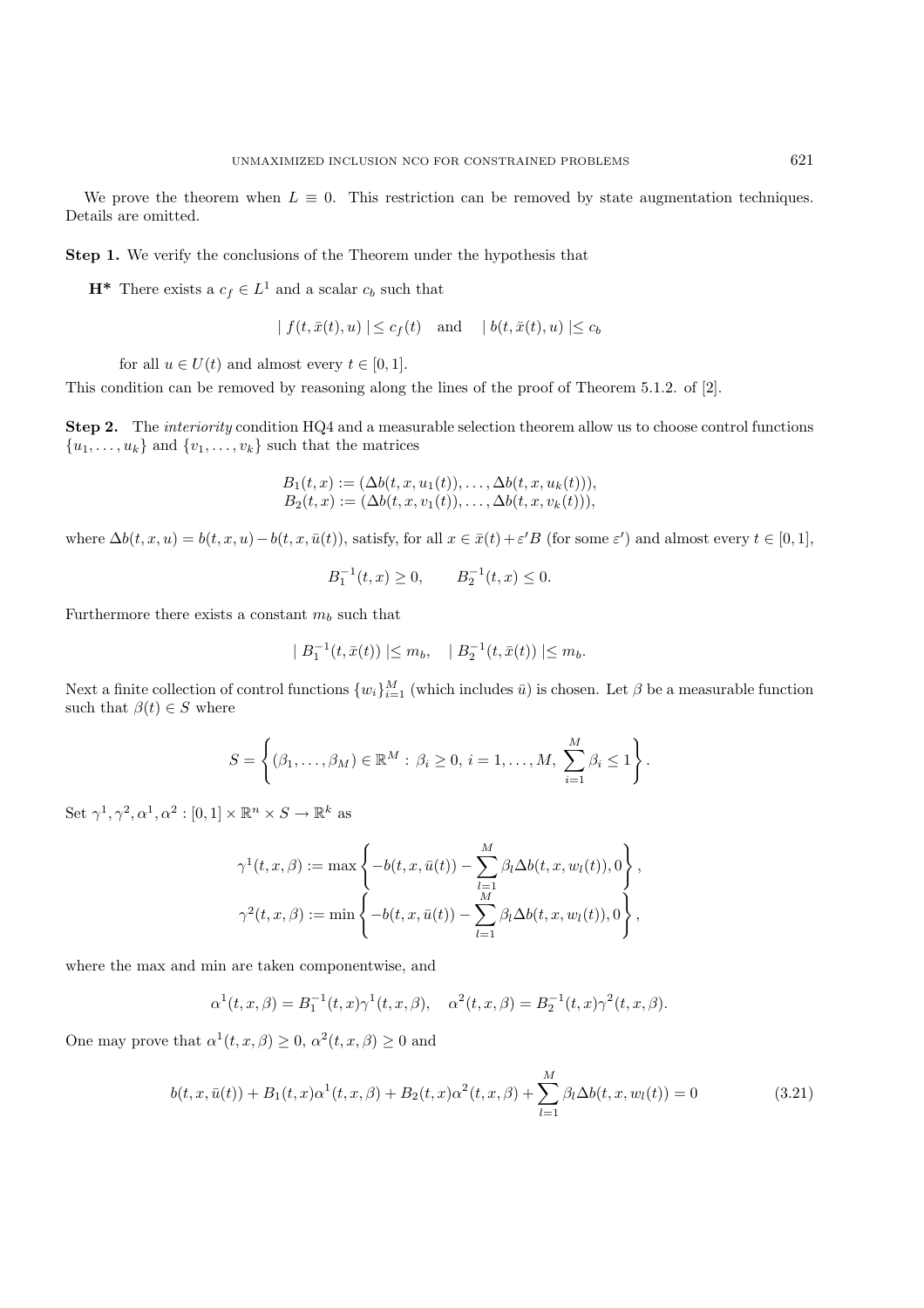where  $(t, x, \beta) \in [0, 1] \times \mathbb{R}^n \times S$ . Finally define the matrices

$$
F_1(t, x) := (\Delta f(t, x, u_1(t)), \dots \Delta f(t, x, u_k(t))),
$$
  
\n
$$
F_2(t, x) := (\Delta f(t, x, v_1(t)), \dots, \Delta f(t, x, v_k(t))),
$$

and a function

$$
\phi(t, x, \beta) = f(t, x, \bar{u}(t)) + F_1(t, x)\alpha^1(t, x, \beta) + F_2(t, x)\alpha^2(t, x, \beta) + \sum_{l=1}^{M} \beta_l \Delta f(t, x, w_l(t)).
$$

It turns out that  $\phi(\cdot, x, \beta)$  is measurable and that  $\phi(t, \cdot, \cdot)$  is Lipschitz continuous near  $(\bar{x}(t), 0)$ .

**Step 3.** For some  $\zeta > 0$  consider the following problem

(R)  
\n
$$
\begin{cases}\n\text{Minimize} & g(x(0), x(1)) \\
\text{subject to} & \dot{x}(t) = \phi(t, x(t), \beta(t)) \quad a.e. \\
h(t, x(t)) \le 0 \quad \text{for all } t \\
\beta(t) \in S_{\zeta} & a.e. \\
(x(0), x(1)) \in C\n\end{cases}
$$

where  $S_{\zeta} = S \cap (\zeta B)$ . The convexity assumption HQ6 together with (3.21) guarantee that  $(\bar{x}, \bar{\beta} \equiv 0)$  is a weak local minimizer of  $(R)$  for a sufficiently small  $\zeta$  (see [8]).

The Hamiltonian for (R) is  $H_R(t, x, p, \beta) = p \cdot \phi(t, x, \beta)$ . Problem (R) satisfies the conditions under which Theorem 2.1 is applicable. It asserts the existence of  $\lambda \geq 0$ , an absolutely continuous function  $p : [0,1] \to \mathbb{R}^n$ , integrable functions  $\pi : [0,1] \to \mathbb{R}^k$  and  $\gamma : [0,1] \to \mathbb{R}^n$ , a nonnegative Radon measure  $\mu \in C^*([0,1];\mathbb{R})$  such that

$$
\mu\{[0,1]\} + ||p||_{L_{\infty}} + \lambda = 1,\tag{3.22}
$$

$$
(-\dot{p}(t), \dot{\bar{x}}(t), \pi(t)) \in \text{co}\,\partial H_R(t, \bar{x}(t), q(t), 0) \quad a.e., \tag{3.23}
$$

$$
\pi(t) \in \text{co}\, N_{S_{\zeta}}(0) \quad a.e. \ t \in [0, 1], \tag{3.24}
$$

$$
(p(0), -q(1)) \in N_C(\bar{x}(0), \bar{x}(1)) + \lambda \partial g(\bar{x}(0), \bar{x}(1)),
$$
\n(3.25)

$$
\gamma(t) \in \partial_x^> h(t, \bar{x}(t)) \quad \mu\text{-}a.e., \tag{3.26}
$$

$$
supp{\mu} \subset \{t \in [0,1]: h(t, \bar{x}(t)) = 0\},
$$
\n(3.27)

where q is defined as in  $(0.8)$ .

**Step 4.** Estimating the subdifferentials of  $\phi$  we may deduce that for almost every  $t \in [0, 1]$ 

$$
(-\dot{p}(t), \pi(t)) \in \{ \text{co} \partial_x q \cdot f(t, \bar{x}(t), \bar{u}(t)) \} \times \{ q \cdot \Delta f(t, \bar{x}(t), w_1(t)), \dots, q \cdot \Delta f(t, \bar{x}(t), w_M(t)) \} + \{ \rho \cdot \nabla_x b(t, \bar{x}(t), \bar{u}(t)) \} \times \{ \rho \cdot \Delta b(t, \bar{x}(t), w_1(t)), \dots, \rho \cdot \Delta b(t, \bar{x}(t), w_M(t)) \}
$$
(3.28)

where, for some  $L^{\infty}$  functions M and N,

$$
\rho(t) := -\mathcal{M}(t) \big(B_1^{-1}\big)^T(t) F_1^T(t) q(t) - \mathcal{N}(t) \big(B_2^{-1}\big)^T(t) F_2^T(t) q(t)
$$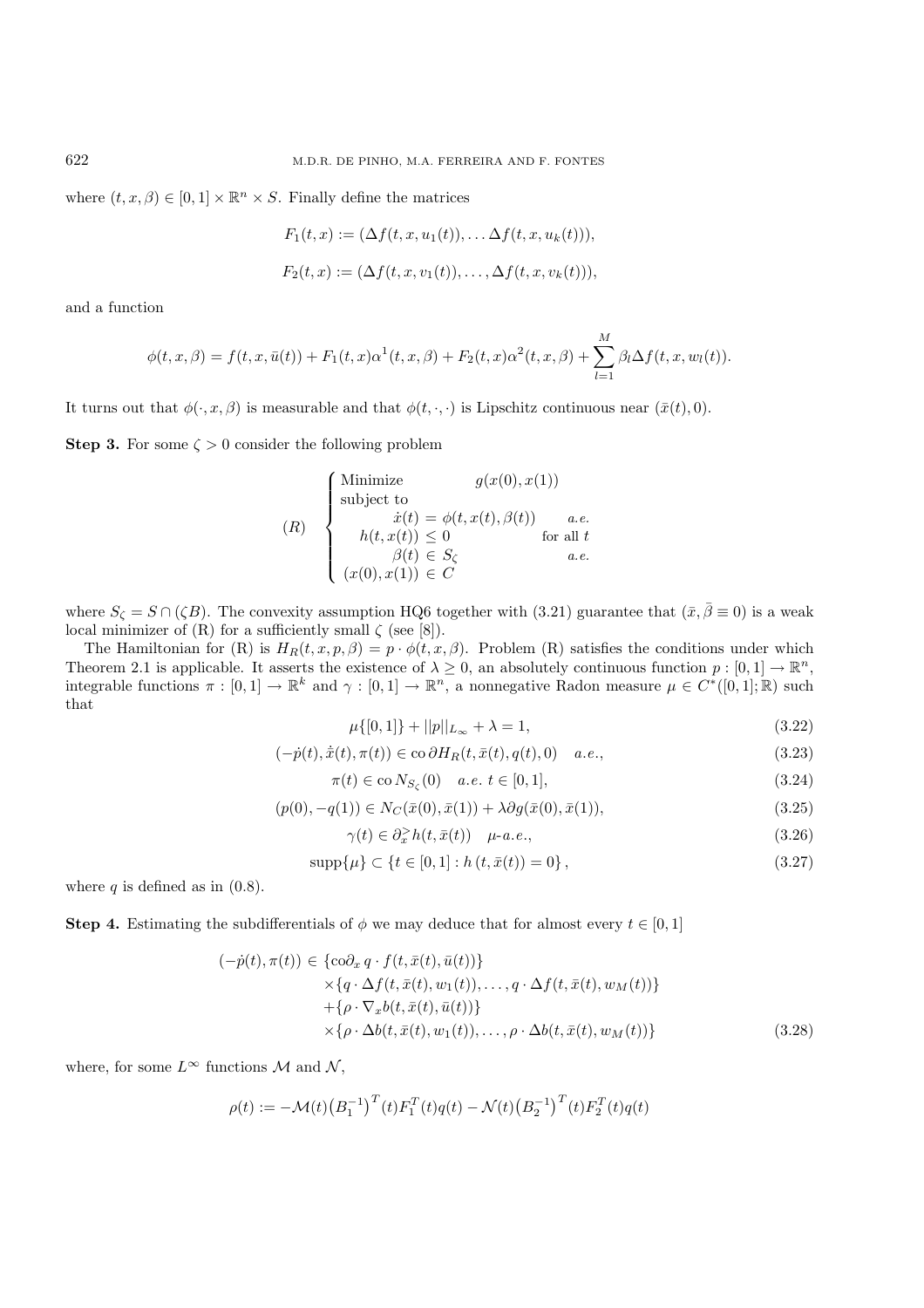and  $F_1, F_2, B_1^{-1}$  and  $B_2^{-1}$  are evaluated at  $(t, \bar{x}(t))$ . Introducing the Hamiltonian

$$
H(t, x, p, \rho, u) := p \cdot f(t, x, u) + \rho \cdot b(t, x, u)
$$

and also noting that  $N_{S_{\zeta}}(0) = \{(\rho_1, \ldots, \rho_M) : \rho_i \leq 0\}$  we obtain from (3.28) that

$$
-\dot{p}(t) \in \text{co}\,\partial_x H(t, \bar{x}(t), q(t), \rho(t), \bar{u}(t))\tag{3.29}
$$

and

$$
q \cdot \Delta f(t, \bar{x}, w_i) + \rho \Delta b(t, \bar{x}, w_i) \le 0
$$

for  $i = 1, \ldots, M$ , that is,

$$
Max_{u \in \hat{U}(t)} \{H(t, \bar{x}(t), q(t), \rho(t), u)\} = H(t, \bar{x}(t), q(t), \rho(t), \bar{u}(t)) \ a.e.
$$

in which  $\hat{U}(t) = \bigcup_{i}^{M} \{w_i(t)\}.$ 

**Step 5.** The final step of the proof is to show that this last relationship remains true when we replace  $\hat{U}(t)$ by  $U(t)$  and the removal of the interim hypothesis H<sup>\*</sup>. Details can be found in [2,8].

#### 4. Proof of the Theorem 3.1

Once again, we prove the theorem when  $L \equiv 0$ . This restriction can be removed by state augmentation techniques. Details are omitted. The Hamiltonian considered is then simply

$$
H(t, x, p, u) := p \cdot f(t, x, u).
$$

We start by noting some additional properties that the data of problem  $(P)$  satisfy and that will be of use later. Let  $\varepsilon = \min\{\delta, \delta\}$ , where  $\delta > 0$  is as in (1.13). By H1 and H2 the following conditions are satisfied:

**AH1:** there exists an integrable function  $\phi$  such that for almost all  $t \in [0, 1]$ 

$$
|f(t, x, u)| \le \phi(t)
$$

for all  $(x, u) \in (\bar{x}(t), \bar{u}(t)) + \varepsilon B$ .

**AH2:** the set  $f(t, x, U_{\varepsilon}(t))$  is compact for all  $x \in \overline{x}(t) + \varepsilon B$ .

Indeed,  $\phi$ , as defined in AH1, can be chosen to be  $K(t)\varepsilon + |\dot{x}(t)|$ .

The proof breaks into steps. First, we derive necessary conditions of optimality for the following "minimax" optimal control problem in which the constraint functional  $\max_{t\in[0,1]} h(t, x(t))$  appears in the cost:

$$
(R) \begin{cases} \text{Minimize } \tilde{g}(x(0), x(1), \max_{t \in [0,1]} h(t, x(t))) \\ \text{over } x \in W^{1,1} \text{ and measurable functions } u \text{ satisfying} \\ \dot{x}(t) = f(t, x(t), u(t)) \quad a.e., \\ u(t) \in U_{\varepsilon}(t) \quad a.e., \\ (x(0), x(1)) \in C_0 \times \mathbb{R}^n, \end{cases}
$$

in which (besides the previously specified data),  $C_0 \subset \mathbb{R}^n$  is a given closed set and  $\tilde{g} : \mathbb{R}^n \times \mathbb{R}^n \times \mathbb{R} \to \mathbb{R}$  is a given function.

**Proposition 4.1.** *Let*  $(\bar{x}, \bar{u})$  *be a weak local minimizer for*  $(R)$ *. Assume that the data for problem*  $(R)$  *satisfies hypotheses H1 – H4 and G below:*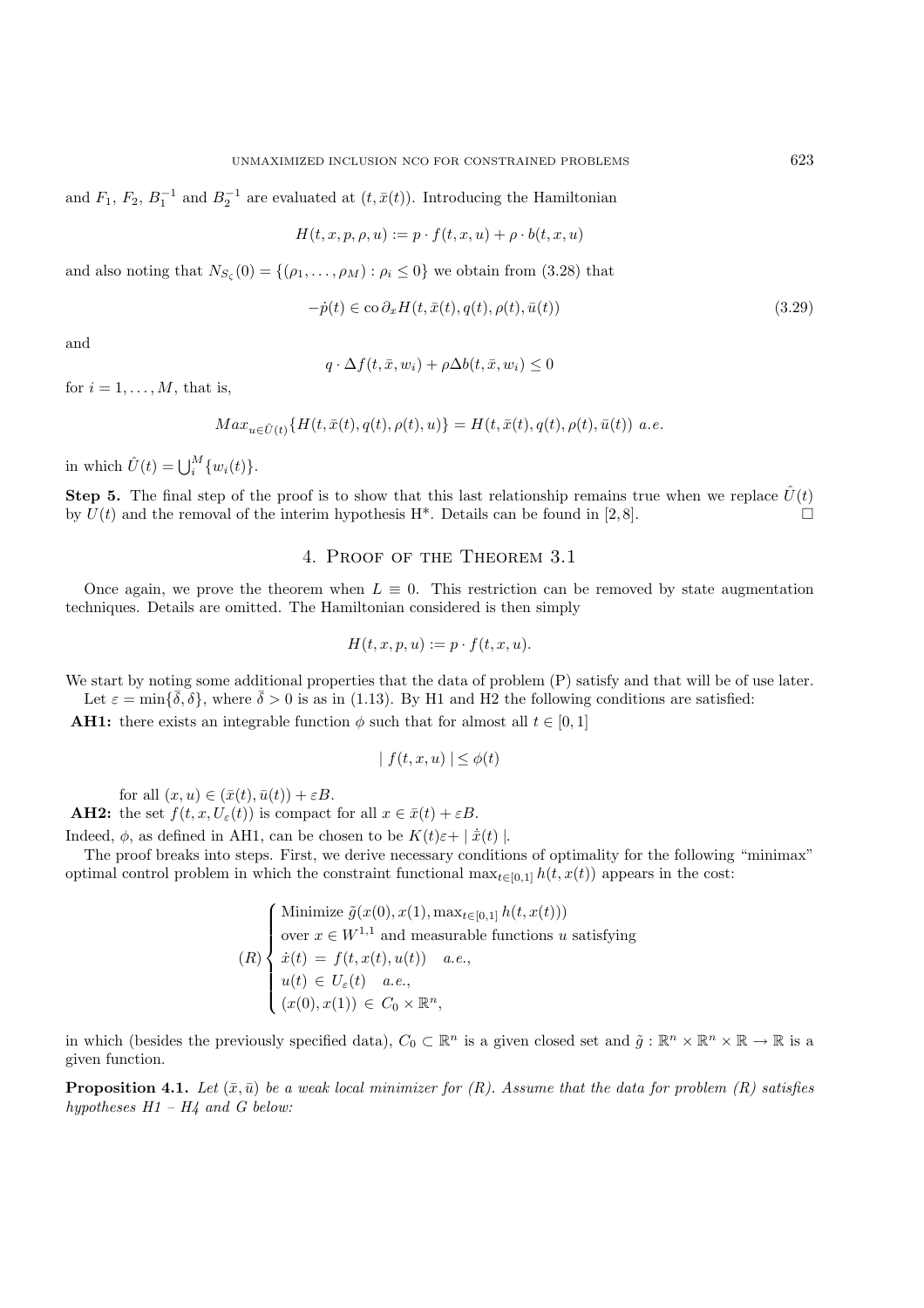### **G**: ˜g *is Lipschitz continuous on a neighbourhood of*

$$
(\bar{x}(0), \bar{x}(1), \max_{t \in [0,1]} h(t, \bar{x}(t)))
$$

*and*  $\tilde{g}$  *is monotone in the z variable, in the sense that* 

$$
z' \ge z \qquad \text{implies} \qquad \tilde{g}(y, x, z') \ge \tilde{g}(y, x, z),
$$
  
for each  $(y, x) \in \mathbb{R}^n \times \mathbb{R}^n$ .

*Then there exists an absolutely continuous function*  $p : [0,1] \to \mathbb{R}^n$ , *integrable functions*  $\xi : [0,1] \to \mathbb{R}^m$  *and*  $\gamma : [0,1] \to \mathbb{R}^n$ , a nonnegative Radon measure  $\mu \in C^*([0,1], \mathbb{R})$  such that

$$
(-\dot{p}(t), \dot{\bar{x}}(t), \xi(t)) \in \operatorname{co}\partial H(t, \bar{x}(t), q(t), \bar{u}(t)) \quad a.e., \tag{4.30}
$$

$$
\xi(t) \in \text{co}\, N_{U(t)}(\bar{u}(t)) \quad a.e. \ t \in [0,1], \tag{4.31}
$$

$$
\left(p(0), -q(1), \int_{[0,1]} \mu(ds)\right) \in
$$
  

$$
\partial \tilde{g}(\bar{x}(0), \bar{x}(1), \max_{t \in [0,1]} h(t, \bar{x}(t))) + N_{C_0}(\bar{x}(0)) \times \{0, 0\}
$$
 (4.32)

$$
\text{supp}\{\mu\} \subset \{t : h(t, \bar{x}(t)) = \max_{s \in [0,1]} h(s, \bar{x}(s))\},\tag{4.33}
$$

$$
\gamma(t) \in \bar{\partial}_x h(t, \bar{x}(t)) \quad \mu \text{-} a.e. \tag{4.34}
$$

*Here*

$$
q(t) = \begin{cases} p(t) + \int_{[0,t)} \gamma(s) \mu(ds) & \text{if } t \in [0,1) \\ p(1) + \int_{[0,1]} \gamma(s) \mu(ds) & \text{if } t = 1. \end{cases}
$$

*Proof.* By adjusting  $\varepsilon > 0$  we can arrange that  $(\bar{x}, \bar{u})$  is minimizing with respect to processes  $(x, u)$  satisfying the constraints of (R) and also  $||x - \bar{x}||_{L^{\infty}} \leq \varepsilon$  and  $||u - \bar{u}||_{L^{\infty}} \leq \varepsilon$ . Define

$$
Q := \{ x \in W^{1,1} : x(0) \in C_0, \ \dot{x}(t) \in f(t, x(t), U_{\varepsilon}(t)) \}.
$$

By the Generalized Filippov Selection Theorem (see *e.g.* [12], Th. 2.3.13),  $\bar{x}$  is a minimizer for the problem

$$
\begin{cases} \text{Minimize } \tilde{g}(x(0), x(1), \max_{t \in [0,1]} h(t, x(t)))\\ \text{over arcs } x \in Q \text{ satisfying } ||x - \bar{x}||_{L^{\infty}} < \varepsilon. \end{cases}
$$

In view of the Relaxation Theorem (see *e.g.* [12], Th. 2.7.2), any arc x in the set

$$
Q_r := \{ x \in W^{1,1} : x(0) \in C_0, \dot{x}(t) \in \text{cof}(t, x(t), U_\varepsilon(t)) \}
$$

which satisfies  $||x - \bar{x}||_{L^{\infty}} < \varepsilon$  can be approximated by an arc y in Q satisfying  $||y - \bar{x}||_{L^{\infty}} < \varepsilon$ . The continuity of the mapping

$$
x \to \tilde{g}(x(0), x(1), \max_{t \in [0,1]} h(t, x(t)))
$$

on a neighbourhood of  $\bar{x}$  (with respect to the supremum norm topology) asserts that  $\bar{x}$  is a minimizer for the optimization problem

$$
\begin{cases} \text{Minimize } \tilde{g}(x(0), x(1), \max_{t \in [0,1]} h(t, x(t)))\\ \text{over } x \in Q_r \text{ and } \|x - \bar{x}\|_{L^\infty} < \varepsilon. \end{cases}
$$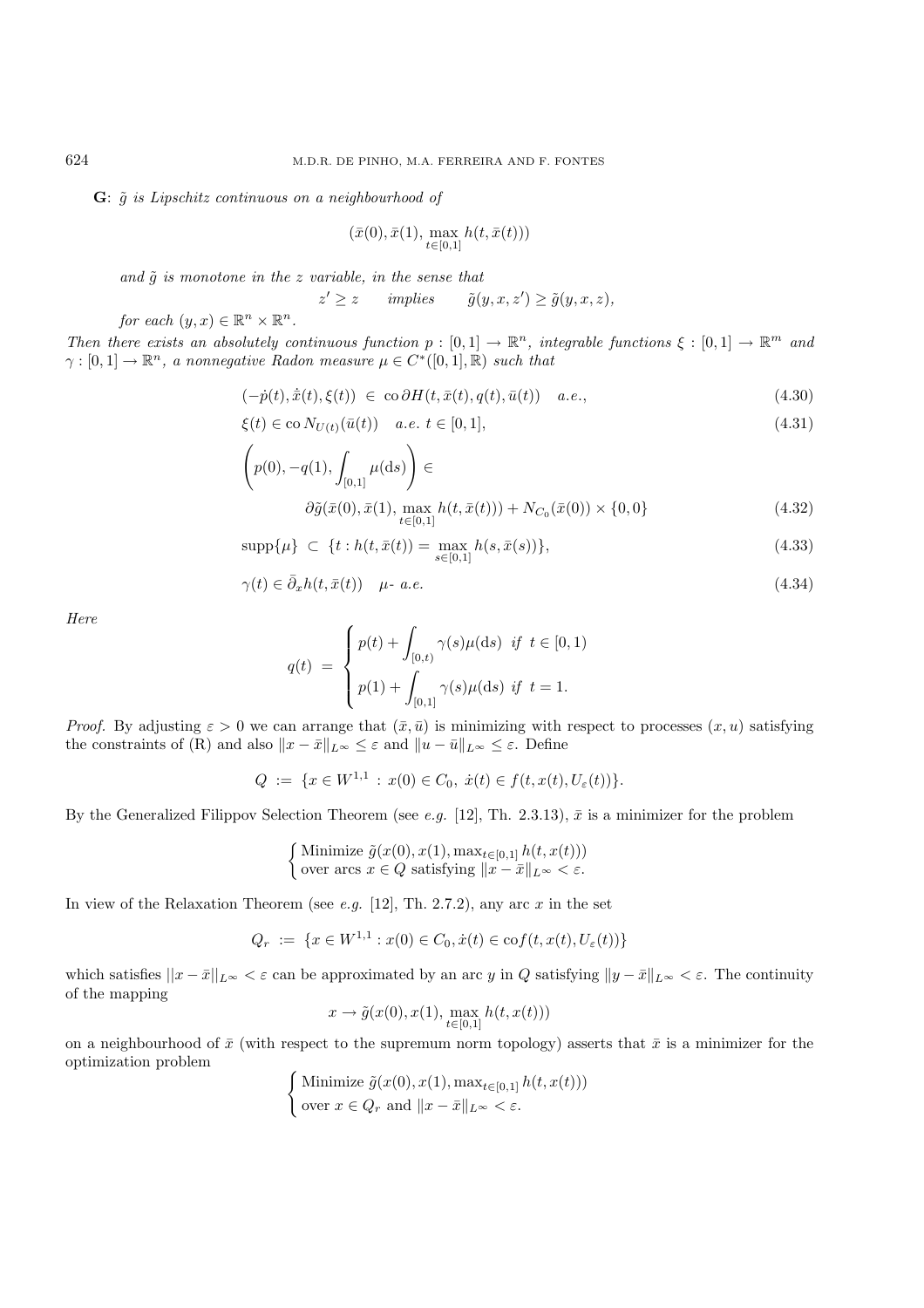Set  $\bar{z} := \max_{t \in [0,1]} h(t, \bar{x}(t))$ . By the Generalized Filippov Selection Theorem and Carathéodory's Theorem, and in view of the monotonicity property of  $\tilde{g}$ ,

$$
\{\bar{x}, \bar{y} \equiv \tilde{g}(\bar{x}(0), \bar{x}(1), \bar{z}), \bar{z}, (\bar{u}_0, \dots, \bar{u}_n) \equiv (\bar{u}, \dots, \bar{u}), (\lambda_0, \lambda_1, \dots, \lambda_n) \equiv (1, 0, \dots, 0)\}
$$

is a local minimizer for the optimization problem

 $\sqrt{ }$  $\begin{matrix} \phantom{-} \end{matrix}$  $\begin{array}{|c|c|} \hline \rule{0pt}{12pt} \rule{0pt}{2pt} \rule{0pt}{2pt} \rule{0pt}{2pt} \rule{0pt}{2pt} \rule{0pt}{2pt} \rule{0pt}{2pt} \rule{0pt}{2pt} \rule{0pt}{2pt} \rule{0pt}{2pt} \rule{0pt}{2pt} \rule{0pt}{2pt} \rule{0pt}{2pt} \rule{0pt}{2pt} \rule{0pt}{2pt} \rule{0pt}{2pt} \rule{0pt}{2pt} \rule{0pt}{2pt} \rule{0pt}{2pt} \rule{0pt}{2pt} \rule{0pt}{2pt} \rule{0pt}{2pt} \rule{0pt}{2$ Minimize  $y(1)$ over  $x \in W^{1,1}, y \in W^{1,1}, z \in W^{1,1}$ and measurable functions  $u_0, \ldots, u_n, \lambda_0, \ldots, \lambda_n$  satisfying  $\dot{x}(t) = \sum_i \lambda_i(t) f(t, x(t), u_i(t)), \ \dot{y}(t) = 0, \ \dot{z}(t) = 0 \quad a.e.,$  $(\lambda_0(t),\ldots,\lambda_n(t)) \in \Lambda$ ,  $u_i(t) \in U_{\varepsilon}(t)$ ,  $i = 0,\ldots,n$  *a.e.*,  $h(t, x(t)) - z(t) \leq 0$  for all  $t \in [0, 1],$  $(x(0), x(1), z(0), y(0)) \in \text{epi}\{\tilde{g} + \Psi_{C_0 \times \mathbb{R}^n \times \mathbb{R}}\}.$ 

Here

$$
\Lambda := \{ \lambda'_0, \dots, \lambda'_n : \lambda'_i \ge 0 \text{ for } i = 0, \dots, n \text{ and } \sum_i \lambda'_i = 1 \},
$$

 $\Psi_A$  is the indicator function of a set A and  $(\lambda_0, \ldots, \lambda_n)$ ,  $(u_0, \ldots, u_n)$  are regarded as control variables. Since the value is convertible is a problem to which Proposition 1.1 is explicable. We deduce evidence of ab velocity set is convex, this is a problem to which Proposition 1.1 is applicable. We deduce existence of absolutely continuous functions  $p_1 : [0,1] \to \mathbb{R}^n$ ,  $p_2 : [0,1] \to \mathbb{R}$ ,  $p_3 : [0,1] \to \mathbb{R}$ , integrable functions  $\xi_j : [0,1] \to \mathbb{R}^m$ ,  $j = 0, 1, ..., n, \eta : [0, 1] \to \mathbb{R}^{n+1}$ , and  $\gamma : [0, 1] \to \mathbb{R}^n$ , a nonnegative Radon measure  $\mu \in C^*([0, 1], \mathbb{R})$ , such that

$$
\mu\{[0,1]\} + ||(p_1, p_2, p_3)||_{L_{\infty}} + \lambda > 0,
$$
\n(4.35)

$$
(-\dot{p}_1(t), -\dot{p}_2(t), -\dot{p}_3(t), \dot{\bar{x}}(t), \dot{\bar{y}}(t), \dot{\bar{z}}(t), \xi_0(t), \dots, \xi_n(t)), \eta(t)) \in (4.36)
$$

$$
\text{co}\,\partial \tilde H(t,\bar x(t),\bar y(t),\bar z(t),q_1(t),p_2(t),q_3(t),(\bar u(t),\dots,\bar u(t)),(1,0,\dots,0))\quad a.e.
$$

$$
\xi_i(t) \in \text{co}\, N_{U_{\varepsilon}(t)}(\bar{u}(t)) \quad a.e. \ t \in [0,1], \quad i \in \{0,\dots,n\}
$$
\n(4.37)

$$
\eta(t) \in \text{co}\, N_{\Lambda}(1,0,\ldots,0) \quad a.e. \ t \in [0,1], \tag{4.38}
$$

$$
(p_1(0), -q_1(1), p_3(0), p_2(0)) \in \partial \Psi_{\text{epi}\{\tilde{g} + \Psi_{C_0 \times \mathbb{R}^n \times \mathbb{R}}\}}(\bar{x}(0), \bar{x}(1), \bar{z}, \bar{y}),
$$
\n(4.39)

$$
-p_2(1) = \lambda,\tag{4.40}
$$

$$
-q_3(1) = 0,\t\t(4.41)
$$

$$
\operatorname{supp}\{\mu\} \subset \{t : h(t, \bar{x}(t)) = \bar{z}\},\
$$

$$
\gamma(t) \in \bar{\partial}_x h(t, \bar{x}(t)) \quad \mu \text{ - a.e.,} \tag{4.42}
$$

where

$$
\tilde{H}(t, x, y, z, p_1, p_2, p_3, (u_0, \dots, u_n), (\lambda_1, \dots, \lambda_n)) = (p_1, p_2, p_3) \cdot \left(\sum_i \lambda_i(t) f(t, x, u_i), 0, 0\right),
$$

$$
q_1(t) = \begin{cases} p_1(t) + \int_{[0, t)} \gamma(s) \mu(ds) \ t \in [0, 1) \\ p_1(t) + \int_{[0, 1]} \gamma(s) \mu(ds) \ t = 1, \end{cases}
$$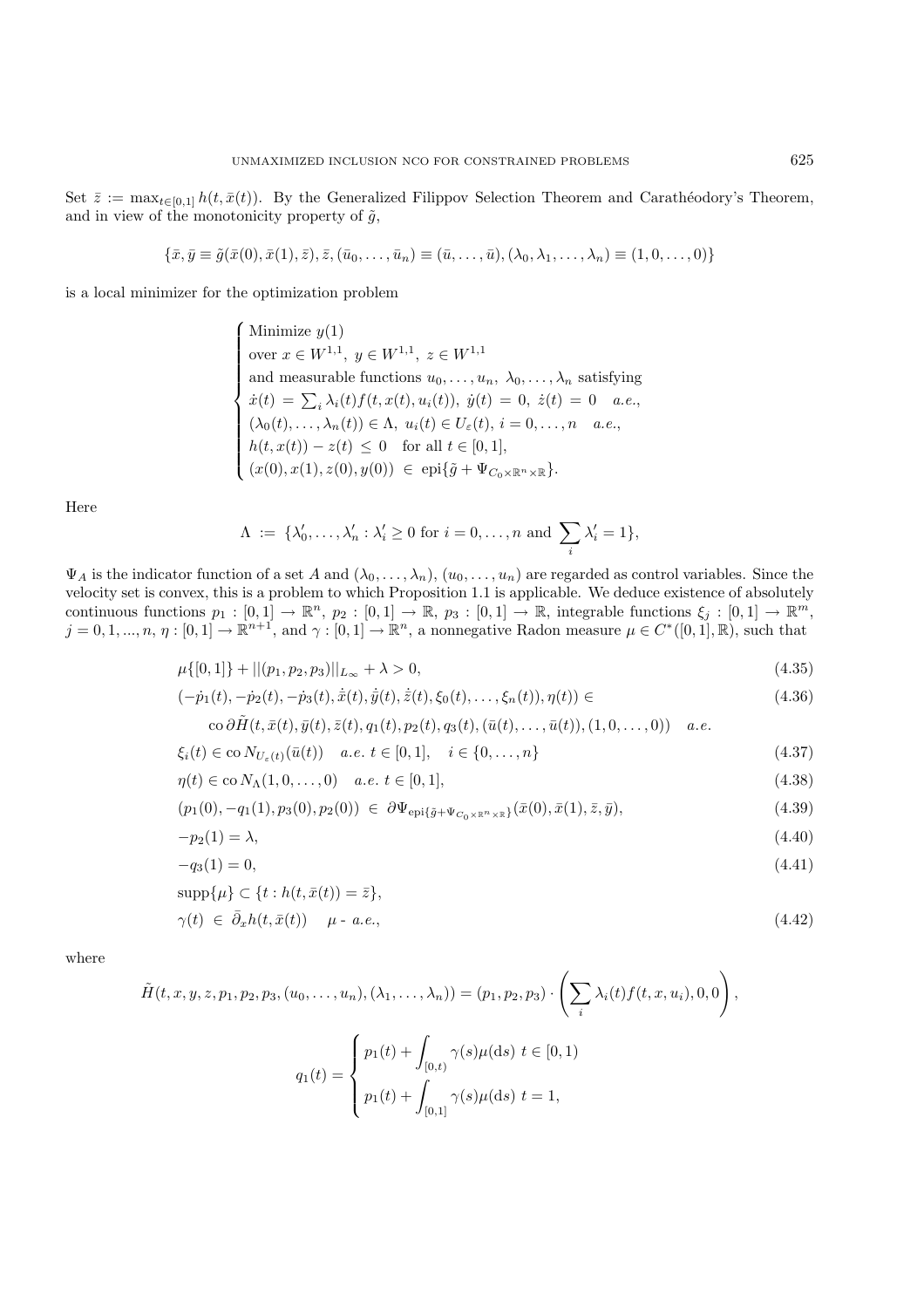and

$$
q_3(t) = \begin{cases} p_3(t) - \int_{[0,t)} \mu(ds) \ t \in [0,1) \\ p_3(t) - \int_{[0,1]} \mu(ds) \ t = 1. \end{cases}
$$

Since  $\tilde{H}$  is independent of y and z we have

$$
-\dot{p}_2 = 0 \text{ and } -\dot{p}_3 = 0.
$$

Estimating the Clarke's subdifferential of

$$
\hat{H}(t,x,p_1,(u_0,\ldots,u_n),(\lambda_1,\ldots,\lambda_n))=p_1\cdot\sum_i\lambda_if(t,x,u_i),
$$

at the point  $(\bar{x}(t), q_1(t),(\bar{u}(t),\ldots,\bar{u}(t)),(1,0,\ldots,0))$ , and appealing to the sum and product rules (Ths. 5.4.1) and  $5.4.2$  of  $[12]$ ) we are led to

$$
\operatorname{co}\nolimits\partial\hat{H}\subset\sum_{i=0}^n\operatorname{co}\partial_{x,p_1,(u_0,...,u_n),(\lambda_0,...,\lambda_n)}[\lambda_i\,p_1\cdot f(t,x,u_i)].
$$

For each  $i \in \{0, \ldots, n\}$ , the product rule (Th. 5.4.2 in [12]) allows us to deduce that

$$
\text{co } \partial_{x, p_1, (u_0, \ldots, u_n), (\lambda_0, \ldots, \lambda_n)}[\lambda_i p_1 \cdot f(t, x, u_i)] \subset \text{the position}
$$
\n
$$
\left\{ (\lambda_i \mu_i, \lambda_i f(t, x, u_i), (0, \ldots, \widehat{\lambda_i \nu_i}, \ldots, 0), (0, \ldots, \widehat{p_1 \cdot f(t, x, u_i)}, \ldots, 0)) : (\mu_i, \nu_i) \in \text{co } \partial_{x, u} p_1 \cdot f(t, x, u_i) \right\}.
$$

Relationship (4.36) therefore yields

$$
(-\dot{p}_1(t), \dot{\bar{x}}(t), \xi_0(t)) \in \text{co } \partial_{x, p_1, u}[q_1(t) \cdot f(t, \bar{x}(t), \bar{u}(t))],
$$
  
\n
$$
\eta(t) = (q_1(t) \cdot f(t, \bar{x}(t), \bar{u}(t)), \dots, q_1(t) \cdot f(t, \bar{x}(t), \bar{u}(t))),
$$
  
\n
$$
\xi_1(t) \equiv \dots \equiv \xi_n(t) \equiv 0.
$$
\n(4.43)

Observe that the multiplier  $\eta$  defined above satisfies (4.38).

Conditions (4.39) to (4.41) imply (using the definition of limiting subdifferential)

$$
(p_1(0), -q_1(1), \int_{[0,1]} \mu(ds)) \in \lambda \partial \tilde{g}(\bar{x}(0), \bar{x}(1), \bar{z}) + N_{C_0}(\bar{x}(0)) \times \{(0,0)\}.
$$
 (4.44)

From the above relationships, we deduce that  $(p_1, \mu, \lambda) \neq 0$ . But in fact  $\lambda > 0$ . This is because, if  $\lambda = 0$ , then by (4.44)  $\mu = 0$  and by (4.40)–(4.41)  $p_2 = p_3 = 0$ . Now, again by (4.44)  $p_1(1) = 0$  and by (4.43)  $p_1 \equiv 0$ , an impossibility. By scaling the multipliers we can arrange that  $\lambda = 1$ . Finally we can identify  $p_1$  and  $\xi_0$  with the p and  $\xi$  from the proposition we want to prove. Reviewing our findings, we see that all the assertions of the proposition have been proved.  $\square$ 

The next stage is to get the necessary conditions as mentioned in Theorem 2.1. We use Proposition 4.1 but we allow a general end-point constraint. We shall also sharpen the necessary conditions, replacing the subdifferential  $\bar{\partial}_x h$  by the more refined subdifferential  $\partial_x^> h$ .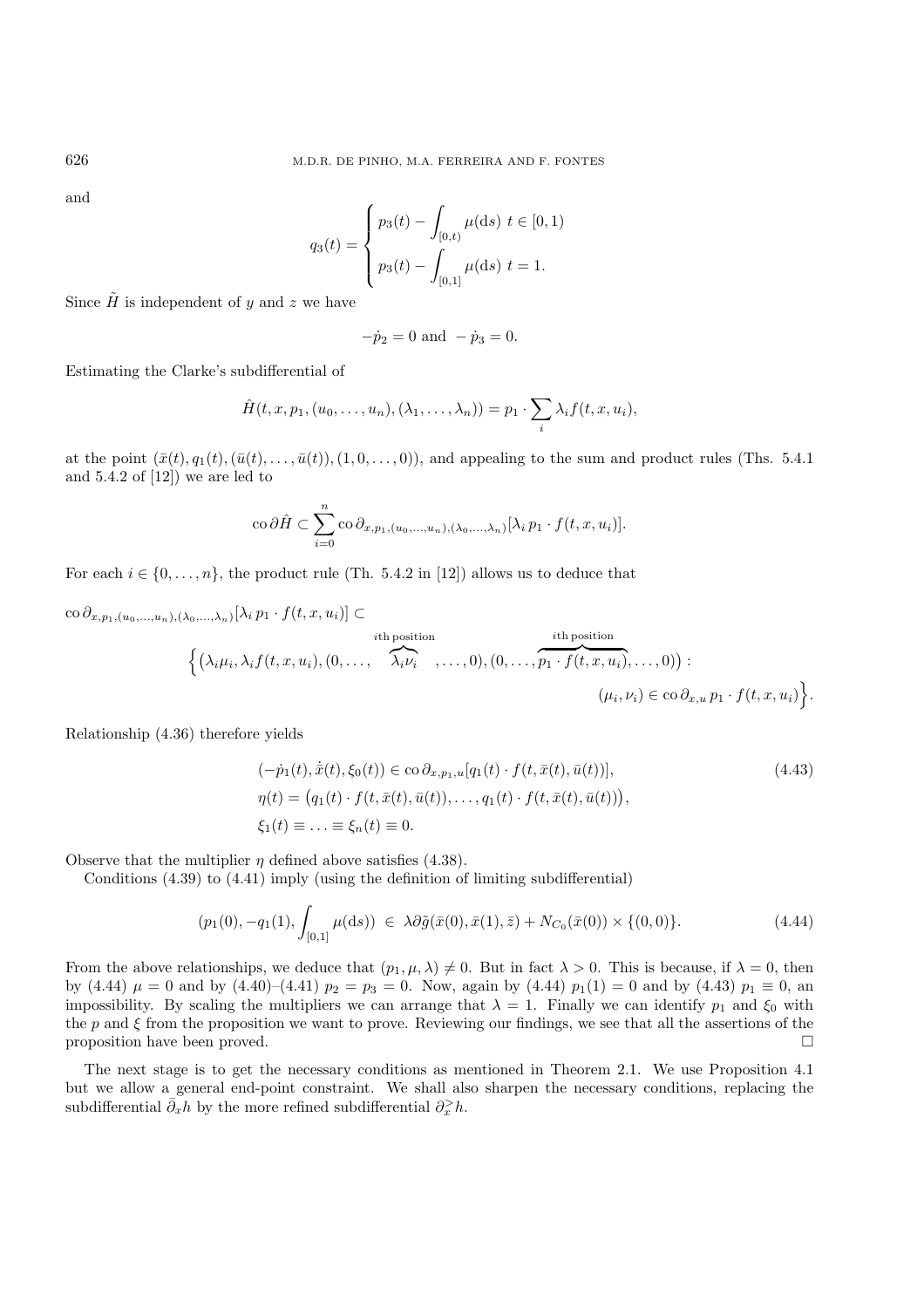Consider the set

$$
W := \{(x, u, e) : (x, u) \text{ satisfies } \dot{x}(t) = f(t, x(t), u(t)), \tag{4.45}
$$

$$
u(t) \in U_{\varepsilon}(t) \ a.e., \ e \in \mathbb{R}^n, \ (x(0), e) \in C \text{ and } ||x - \bar{x}||_{L^{\infty}} \le \varepsilon \}
$$
\n
$$
(4.46)
$$

and define  $d_W : W \times W \to \mathbb{R}$ 

$$
d_W((x, u, e), (x', u', e')) = |x(0) - x'(0)| + |e - e'| + \int_0^1 |u(t) - u'(t)| dt.
$$

Choose  $\varepsilon_i \downarrow 0$  and, for each i, define the function

$$
\tilde{g}_i(x, y, x', y', z) := \max\{g(x, y) - g(\bar{x}(0), \bar{x}(1)) + \varepsilon_i^2, z, |x' - y'|\}.
$$

Now consider the optimization problem

Minimize 
$$
\{\tilde{g}_i(x(0), e, x(1), e, \max_{t \in [0,1]} h(t, x(t))): (x, u, e) \in W\}.
$$

We omit the straightforward verification of the following properties of the metric space  $(W, d_W)$ :

- (i)  $d_W$  defines a metric on W, and  $(W, d_W)$  is a complete metric space;
- (ii) if  $(x_i, u_i, e_i) \rightarrow (x, u, e)$  in  $(W, d_W)$  then  $||x_i x||_{L^{\infty}} \rightarrow 0;$
- (iii) the function

$$
(x, u, e) \to \tilde{g}_i(x(0), e, x(1), e, \max_{t \in [0,1]} h(t, x(t)))
$$

is continuous on  $(W, d_W)$ .

Notice that

$$
\tilde{g}_i(\bar{x}(0),\bar{x}(1),\bar{x}(1),\bar{x}(1),\max_{t\in[0,1]}h(t,\bar{x}(t)))\ =\ \varepsilon_i^2.
$$

Since  $\tilde{g}_i$  is non-negative valued it follows that  $(\bar{x}, \bar{u}, \bar{x}(1))$  is an " $\varepsilon_i^2$ -minimizer" for the above minimization problem problem.

According to Ekeland's Theorem, there exists a sequence  $\{(x_i, u_i, e_i)\}\$ in W such that for each i,

$$
\tilde{g}_i(x_i(0), e_i, x_i(1), e_i, \max_{t \in [0,1]} h(t, x_i(t))) \leq g_i(x(0), e, x(1), e, \max_{t \in [0,1]} h(t, x(t))) + \varepsilon_i d_W((x, u, e), (x_i, u_i, e_i)) \tag{4.47}
$$

for all  $(x, u, e) \in W$  and also

$$
d_W((x_i, u_i, e_i), (\bar{x}, \bar{u}, \bar{x}(1))) \le \varepsilon_i.
$$
\n
$$
(4.48)
$$

The condition (4.48) implies that  $e_i \to \bar{x}(1)$  and  $u_i$  converges to  $\bar{u}$  in the  $L^1$  norm. We can arrange by subsequence extraction that  $u_i$  converges to  $\bar{u}$  almost everywhere. From the properties of f it follows that  $x_i \rightarrow \bar{x}$  uniformly.

Define the arc  $y_i \equiv e_i$ . Then  $y_i \rightarrow \bar{x}(1)$  uniformly.

We can express the minimization property (4.47) as follows:  $(x_i, y_i, w_i \equiv 0, u_i)$  is a local minimizer for the optimal control problem

$$
\mathbf{(R_i)} \quad\n\begin{cases}\n\text{Minimize } \tilde{g}_i(x(0), y(0), x(1), y(1), \max_{t \in [0,1]} h(t, x(t))) \\
\quad + \varepsilon_i[|x(0) - x_i(0)| + |y(0) - y_i(0)| + w(1)] \\
\text{over } x, y, w \in W^{1,1} \text{ and measurable functions } u \text{ satisfying} \\
\dot{x}(t) = f(t, x(t), u(t)), \ \dot{y}(t) = 0, \ \dot{w}(t) = |u(t) - u_i(t)| \quad a.e., \\
u(t) \in U_{\varepsilon}(t) \quad a.e., \\
((x(0), y(0), w(0)) \in C \times \{0\}.\n\end{cases}
$$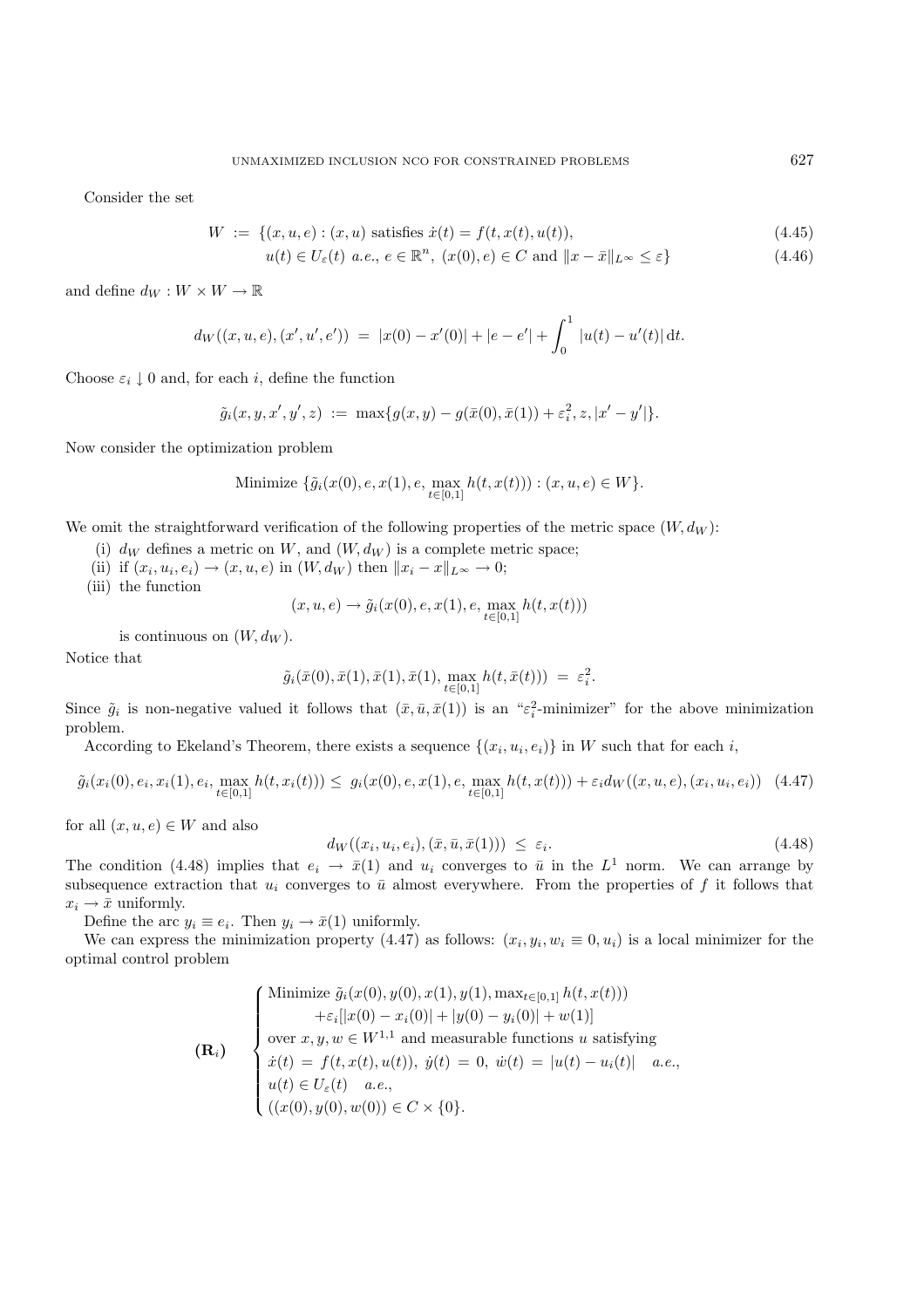Notice that the cost function of  $(R_i)$  satisfies assumption G of Proposition 4.1, thus this is an example of the optimal control problem to which Proposition 4.1 applies. We deduce existence of  $p_i \in W^{1,1}$ ,  $d_i \in \mathbb{R}^n$ ,  $r_i \in \mathbb{R}$ , nonnegative Radon measure  $\mu_i \in C^*$  and integrable functions  $\gamma_i$ ,  $\xi_i$  satisfying

$$
(-\dot{p}_i(t), -\dot{d}_i(t), -\dot{r}_i(t), \dot{x}_i(t), \dot{y}_i(t), 0, \xi_i(t)) \in \text{co }\partial H_i(t, x_i(t), y_i(t), 0, q_i(t), d_i(t), r_i(t), u_i(t)) \quad a.e. \ t \in [0, 1] \tag{4.49}
$$
\n
$$
\xi_i(t) \in \text{co } N_{U_{\varepsilon}(t)}(u_i(t)) \quad a.e. \ t \in [0, 1] \tag{4.49}
$$

$$
(p_i(0), d_i(0), r_i(0), -q_i(1), -d_i(1), -r_i(1), \int_{[0,1]} \mu_i(dt)) \in N_{C \times \{0\}} \times \{0, 0, 0, 0\} + \partial \{\tilde{g}_i(x, y, x', y', z) + \varepsilon_i[|x - x_i(0)| + |y - y_i(0)| + w]\}
$$
(4.50)

where the last gradient is calculated at the point

$$
(x_i(0), y_i, w_i(0) = 0, x_i(1), y_i, w_i(1) = 0, z_i = \max\{h(t, x_i(t))\})
$$

$$
\sup p\{\mu_i\} \subset \{t : h(t, x_i(t)) = \max_{s \in [0,1]} \{h(s, x_i(s))\}\},\
$$

$$
\gamma_i(t) \in \bar{\partial}_x h(t, x_i(t)) \mu - a.e.
$$

The Hamiltonian  $H_i$  is defined as

$$
H_i(t, x, y, w, p, d, r, u) := p \cdot f(t, x, u) + r|u - u_i(t)|,
$$

and in the above relationships  $q_i := p_i + \int \gamma_i \mu_i(ds)$ . To derive these conditions, we have identified p, d, and r as the adjoint variables associated with the  $x, y$  and  $w$  variables respectively.

Observe that

$$
\begin{aligned}\n\text{co }\partial H_i(t, x, y, w, p, d, r, u) &\subset \text{co }\partial [p \cdot f(t, x, u)] + \text{co }\partial [r|u - u_i(t)|] \\
&= \{(a, 0, 0, b, 0, 0, c) : (a, b, c) \in \text{co }\partial_{x, p, u} p \cdot f(t, x, u)\} \\
&\quad + \{(0, 0, 0, 0, 0, |u - u_i(t)|, r e) : e \in \text{co }\partial_u |u - u_i(t)|\}.\n\end{aligned}
$$

We have

$$
\text{co }\partial H_i(t, x_i(t), y_i(t), 0, q_i(t), d_i(t), r_i(t), u_i(t)) \subset
$$
  

$$
\{(a, 0, 0, b, 0, 0, c + r_i\beta_i) : ||\beta_i|| \le 1 \text{ and } (a, b, c) \in \text{co }\partial H(t, x_i(t), q_i(t), u_i(t))\}
$$

So,  $\dot{d}_i(t) = 0$  and  $\dot{r}_i(t) = 0$ . Let us say then  $d_i(t) \equiv d_i$  and  $r_i(t) \equiv r_i$ , constants. We also have that

$$
(-\dot{p}_i(t), \dot{x}_i(t), \xi_i(t)) \in \text{co }\partial H(t, x_i(t), q_i(t), u_i(t)) + (0, 0, r_i \beta_i)
$$
\n(4.51)

with  $||\beta_i|| \leq 1$ .

From condition (4.50) we deduce that

$$
(p_i(0), d_i, r_i, -q_i(1), -d_i, -r_i, \int_{[0,1]} \mu_i(dt)) \in N_C \times \mathbb{R}^n \times \{ (0, 0, 0, 0) \}
$$
  
+ 
$$
\{ (a, b, 0, c, d, 0, e) : (a, b, c, d, e) \in \partial \tilde{g}_i(x_i(0), y_i(0), x_i(1), y_i(1), \max\{ h(t, x_i(t)) \})
$$
  
+ 
$$
\varepsilon_i [B \times B \times \{ 0 \} \times \{ (0, 0) \} \times \{ 1 \} \times \{ 0 \}]
$$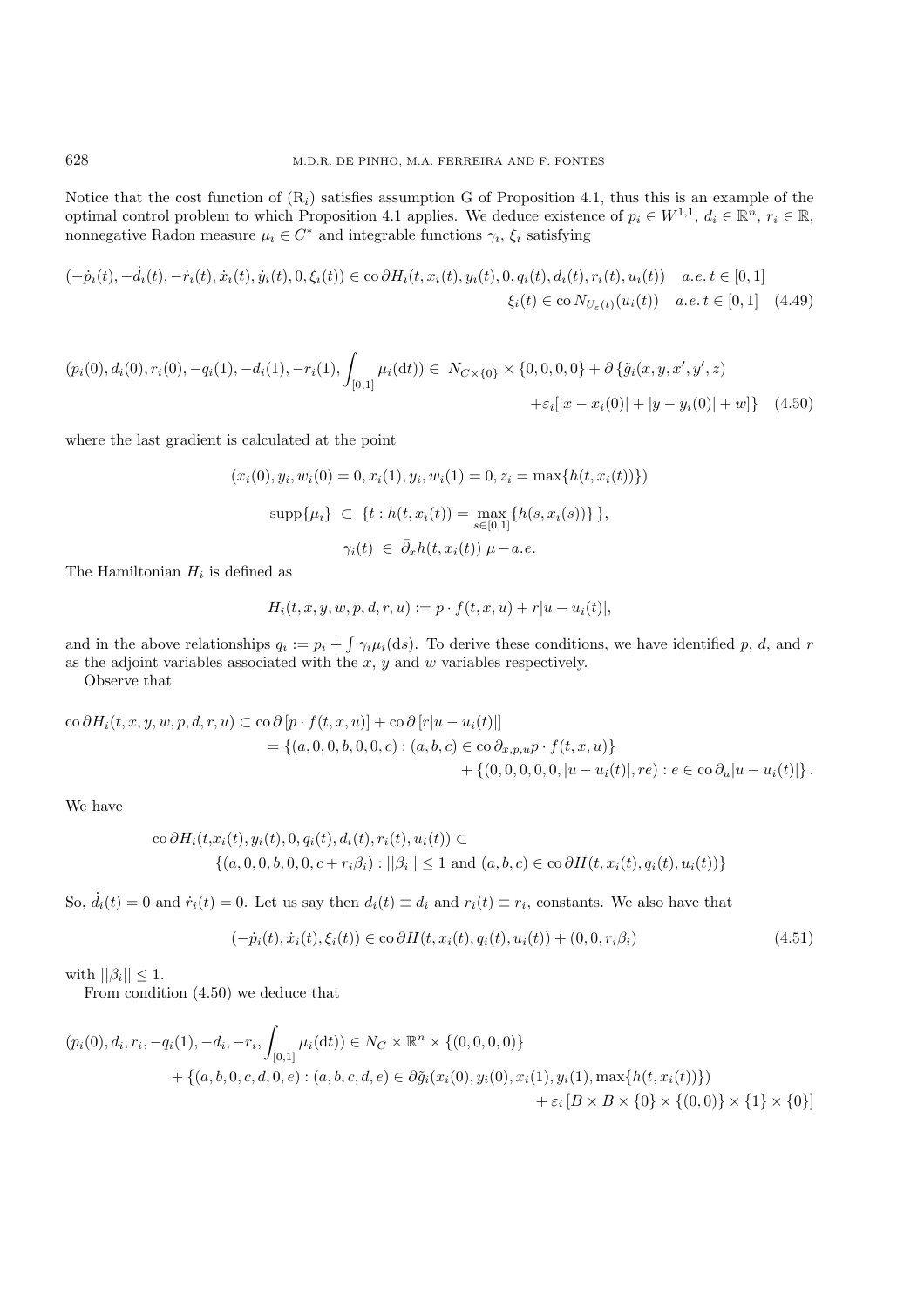which implies that

$$
(p_i(0), d_i, -q_i(1), -d_i, \int_{[0,1]} \mu_i(dt)) \in N_C \times \{(0,0,0)\}\n+ \partial \tilde{g}_i(x_i(0), y_i(0), x_i(1), y_i(1), \max\{h(t, x_i(t))\}) + \varepsilon_i (B \times B) \times \{(0,0,0)\} \tag{4.52}
$$

and

 $r_i = -\varepsilon_i.$ 

From condition (4.52) we deduce that  $\{\|\mu_i\|_{T,V}\}, \{d_i\}$  and  $\{p_i(1)\}\$  are bounded sequences. By (4.51)  $\{p_i\}$  is uniformly bounded and  $\{\dot{p}_i\}$  and  $\{\xi_i\}$  are uniformly integrably bounded. We deduce that, following a subsequence extraction,

 $p_i \to p$  uniformly,  $d_i \to d$ ,  $\xi_i \to \xi$  in the  $L^1$  norm,

and

$$
\mu_i \to \mu
$$
,  $\gamma_i \mu_i(\mathrm{d}t) \to \gamma \mu(\mathrm{d}t)$  weakly<sup>\*</sup>,

for some  $p \in W^{1,1}, d \in \mathbb{R}^n, \xi \in L^1$ , nonnegative Radon measure  $\mu \in C^*$  and some Borel measurable function  $\gamma$ , as  $i \to \infty$ . Furthermore

$$
\text{supp}\{\mu\}\ \subset\ \{t: h(t,\bar{x}(t)) = \max_{s\in[0,1]} h(s,\bar{x}(s))\}
$$

and

$$
\gamma(t) \in \bar{\partial}_x h(t, \bar{x}(t)) \mu - a.e.
$$

Write  $q = p + \int \gamma \mu(ds)$ .

By subsequence extraction we can have  $\{\xi_i\}$  converging to  $\xi$  almost everywhere.

A convergence analysis along the lines of the proof of Theorem 3.1 in [3] and an appeal to the upper semi continuity properties of limiting subdifferentials and normal cones allow us to pass to the limit in relationships (4.51) and (4.49). There results

$$
(-\dot{p}(t), \dot{\bar{x}}(t), \xi(t)) \in \text{co }\partial H(t, \bar{x}(t), q(t), \bar{u}(t)) \quad a.e. \ t \in [0, 1],
$$

and

$$
\xi(t) \in \text{co}\, N_{U_{\varepsilon}(t)}(\bar{u}(t)) \quad a.e. \ t \in [0,1].
$$

Let us now analyse the transversality condition (4.52). An important implication is that

$$
\tilde{g}_i(x_i(0), y_i(0), x_i(1), y_i(1), \max_{s \in [0,1]} h(s, x_i(s))) > 0
$$
\n(4.53)

for all i sufficiently large. This is because, if  $\tilde{g}_i = 0$  for some sufficiently large i,

$$
x_i(1) = y_i(1) = y_i(0), (x_i(0), x_i(1)) \in C, \max_{s \in [0,1]} h(s, x_i(s)) \le 0,
$$

$$
||x_i - \bar{x}||_{L^{\infty}} \leq \varepsilon, ||u_i - \bar{u}||_{L^{\infty}} \leq \varepsilon
$$

and

$$
g(x_i(0), x_i(1)) \le g(\bar{x}(0), \bar{x}(1)) - \varepsilon_i^2,
$$

in violation of the optimality of  $(\bar{x}, \bar{u})$  (see the definition of  $\tilde{g}_i$ ).

Define

$$
z_i = \max_{s \in [0,1]} h(s, x_i(s)).
$$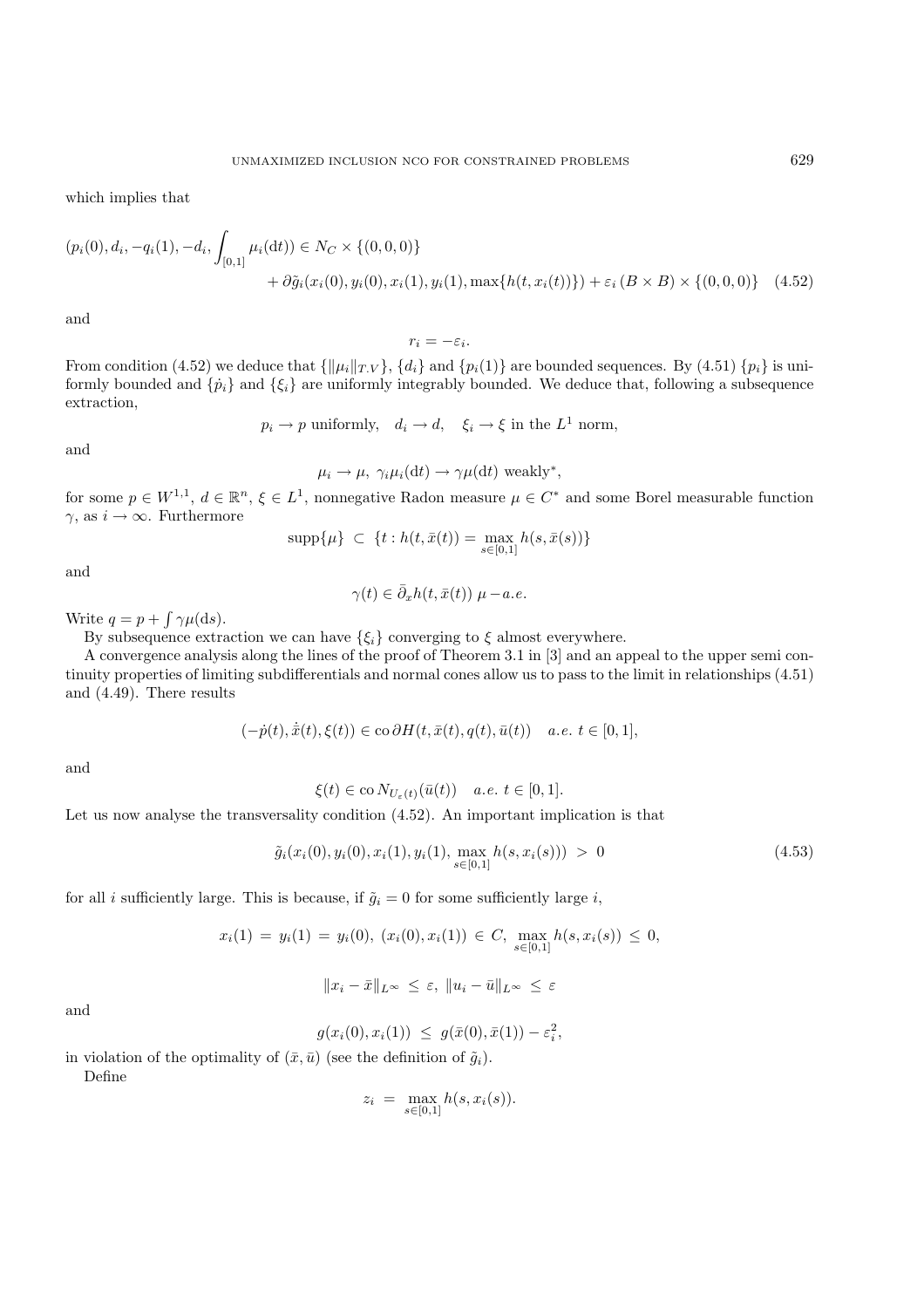We verify the following estimate for  $\partial \tilde{g}_i$ :

$$
\partial \tilde{g}_i(x_i(0), y_i(0), x_i(1), y_i(1), z_i) \subset \left\{ (a, b, e, -e, c) \in \mathbb{R}^n \times \mathbb{R}^n \times \mathbb{R}^n \times \mathbb{R}^n \times \mathbb{R} \right\}.
$$
\n
$$
\exists \tilde{\lambda} \ge 0 \text{ such that } \tilde{\lambda} + |e| = 1 \text{ and}
$$
\n(4.54)

$$
(a, b, c) \in \tilde{\lambda} \partial \max \{ g(x, y) - g(x_i(0), y_i(0)) + \varepsilon_i^2, z \} |_{(x_i(0), y_i(0), z_i)}.
$$
\n(4.55)

There are two cases to consider:

**Case a.**  $x_i(1) = y_i(1)$ . In this case (by  $(4.53)$ )

$$
\tilde{g}_i(x, y, x', y', z) = \max\{g(x, y) - g(x_i(0), y_i(0)) + \varepsilon_i^2, z\}
$$

near  $(x_i(0), y_i(0), x_i(1), y_i(1), z_i)$ . Consequently (4.55) is true with  $e = 0$ .

**Case b.**  $x_i(1) \neq y_i(1)$ . In this case, from the Chain Rule,

$$
\partial |x - y| \mid_{(x_i(1), y_i(1))} \in \{ (e, -e) : |e| = 1 \}.
$$

Inclusion (4.55) then follows from the Max Rule for limiting subdifferentials.

Again by the Max Rule,

$$
\partial \max\{g(x,y) - g(x_i(0), y_i(0)) + \varepsilon_i^2, z\}|_{(x_i(0), y_i(0), z_i)} \subset \{(\alpha \partial g(x_i(0), y_i(0)), (1-\alpha)) : \alpha \in [0,1]\}, \quad (4.56)
$$

and we deduce from (4.52) and (4.55) that there exist  $\tilde{\lambda}_i \ge 0$  and  $\alpha_i \in [0,1]$  such that

$$
(p_i(0), d_i, -q_i(1), -d_i, \int_{[0,1]} \mu_i(\mathrm{d}t)) = (c_1, c_2, 0, 0, 0) + (a, b, e, -e, c) + \varepsilon_i(b_1, b_2, 0, 0, 0)
$$

where

$$
(c_1, c_2) \in N_C(x_i(0), y_i(0)),
$$
  

$$
|e| + \tilde{\lambda}_i = 1,
$$
  

$$
(a, b, c) = \tilde{\lambda}_i(\alpha_i g_1, 1 - \alpha_i), \quad g_1 \in \partial g(x_i(0), y_i(0)),
$$
  

$$
b_1, b_2 \in B.
$$

This implies that

$$
\begin{cases}\np_i(0) = c_1 + a + \varepsilon_i b_1 \\
d_i = c_2 + b + \varepsilon_i b_2 \\
-q_i(1) = e \\
-d_i = -e \\
\int_{[0,1]} \mu_i(\mathrm{d}t) = c\n\end{cases}
$$

and from this we get

$$
\begin{cases}\nd_i = -q_i(1) \\
\tilde{\lambda}_i + |q_i(1)| = 1 \\
||\mu_i||_{TV} = c = \tilde{\lambda}_i(1 - \alpha_i) \\
(p_i(0), -q_i(1)) \in N_C(x_i(0), y_i(0)) + \alpha_i \tilde{\lambda}_i \partial g(x_i(0), y_i(0)) + \varepsilon_i(b_1, b_2).\n\end{cases}
$$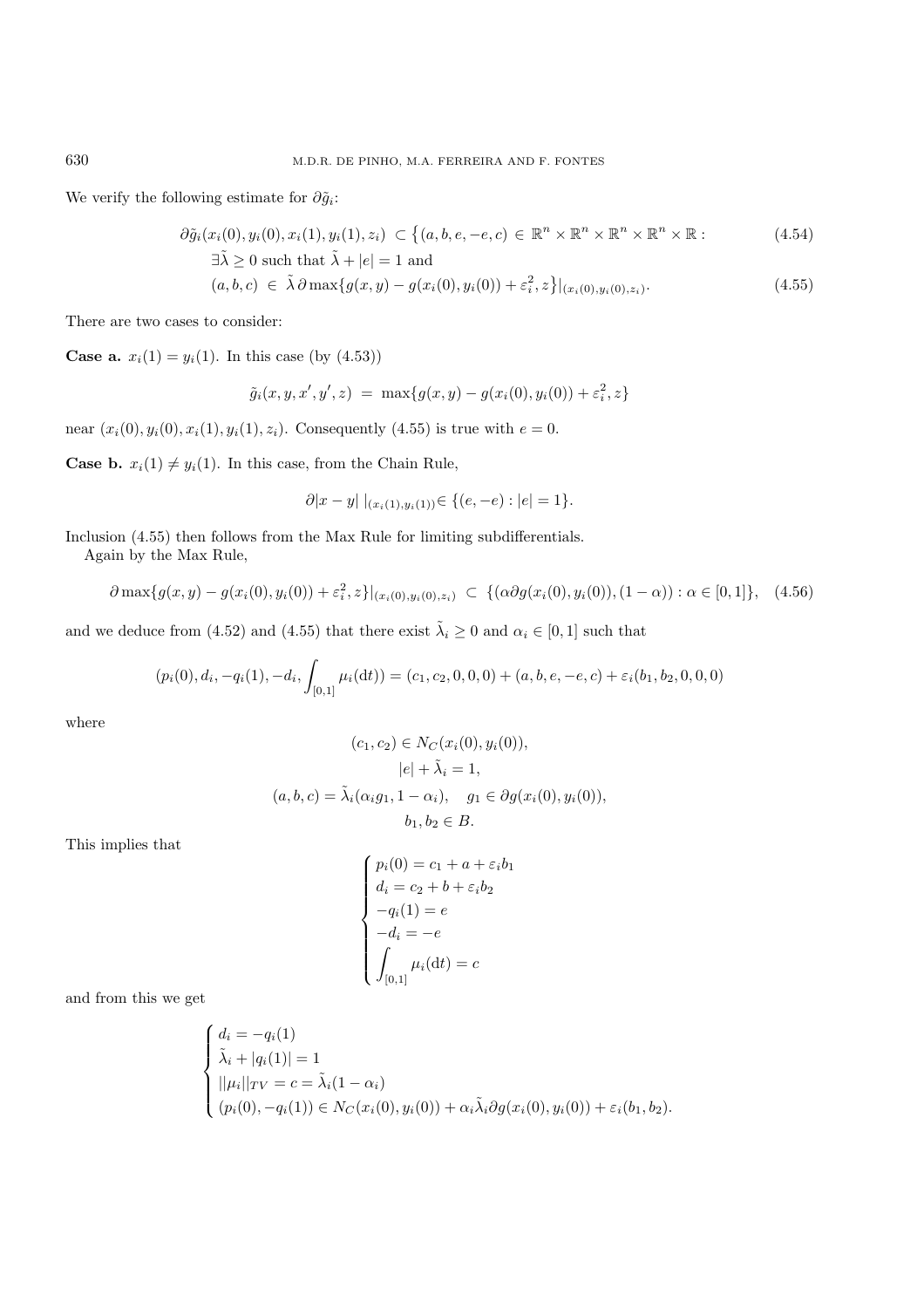Observe also that

$$
\mu_i = 0 \ \text{if} \ z_i \le 0,
$$

by (4.52), since  $z_i \leq 0$  implies

$$
\tilde{g}_i(x, y, x', y', z) := \max\{g(x, y) - g(\bar{x}(0), \bar{x}(1)) + \varepsilon_i^2, |x' - y'|\}
$$

for  $(x, y, x', y', z)$  near  $(x_i(0), y_i(0), x_i(1), y_i(1), z_i)$  which in turns implies  $\alpha_i = 1$ , and consequently  $\|\mu_i\|_{T.V.} = 0$ . Now choose  $\lambda_i = \alpha_i \tilde{\lambda}_i$ . It follows from the above relations that

$$
1 = \tilde{\lambda}_i + |q_i(1)| = \tilde{\lambda}_i \alpha_i + \tilde{\lambda}_i (1 - \alpha_i) + |q_i(1)| = \lambda_i + ||\mu_i||_{T.V.} + |q_i(1)|.
$$
\n(4.57)

Along a subsequence  $\lambda_i \to \lambda$ , for some  $\lambda \geq 0$ .

In the limit as  $i \to \infty$  we obtain from the relations above the conditions

$$
(p(0), -q(1)) \in \lambda \partial g(\bar{x}(0), \bar{x}(1)) + N_C(\bar{x}(0), \bar{x}(1))
$$

and

$$
\lambda + \|\mu\|_{T.V.} + |q(1)| = 1.
$$

Surveying these relationships we see that the proposition is proved, except that  $\bar{\partial}_x h$  replaces  $\partial_x^> h$ . To attend to this remaining detail we must examine two possible outcomes of the sequence construction we have u this remaining detail we must examine two possible outcomes of the sequence construction we have undertaken.

(A):  $\max_{t\in[0,1]} h(t, x_i(t)) > 0$  for at most a finite number of i's. For this possibility  $\mu_i = 0$  for all i sufficiently large, by (4.52) and (4.53). Then the preceding convergence analysis gives  $\mu = 0$  and  $\gamma \in \partial_x^> h(t, \bar{x}(t))$   $\mu$  - *a.e.*, trivially trivially.

**(B):** max<sub>t∈[0,1]</sub>  $h(t, x_i(t)) > 0$  for an infinite number of i's. Now we can arrange, by a further subsequence extraction, that

$$
\max_{t \in [0,1]} h(t, x_i(t)) > 0 \quad \text{ for all } i.
$$
\n(4.58)

We have

$$
\mathrm{supp}\{\mu_i\} \ \subset \ \{t : h(t, x_i(t)) \ = \max_{s \in [0,1]} h(s, x_i(s))\}
$$

and, since the inequality (4.58) is strict, the condition  $\gamma_i \in \bar{\partial}_x h(t, x_i(t))$  can be replaced by the more precise relationship

$$
\gamma_i(t) \in \partial_x^> h(t, x_i(t)) \quad \mu_i \text{ - a.e.}
$$

The fact that we can arrange, in the limit, that

$$
\gamma(t) \in \partial_x^> h(t, \bar{x}(t))
$$

now follows from Proposition 9.2.1 in [12].

#### **REFERENCES**

- [1] K.E. Brenen, S.L. Campbell and L.R. Petzold, Numerical Solution of Initial-Value Problems in Differential Algebraic Equations. Classics Appl. Math. SIAM, Philadelphia (1996).
- [2] F.H. Clarke, Optimization and Nonsmooth Analysis. Wiley, New York (1983). Reprinted as Vol. 5 of Classics Appl. Math. SIAM, Philadelphia (1990).
- [3] M.d.R. de Pinho, M.M.A. Ferreira and F.A.C.C. Fontes, An Euler-Lagrange inclusion for optimal control problems with state constraints. J. Dynam. Control Syst. **8** (2002) 23–45.
- [4] M.d.R. de Pinho, M.M.A. Ferreira and F.A.C.C. Fontes, Necessary conditions in Euler-Lagrange inclusion form for constrained nonconvex optimal control problems, in Proc. of the 10th Mediterranean Conference on Control and Automation. Lisbon, Portugal (2002).